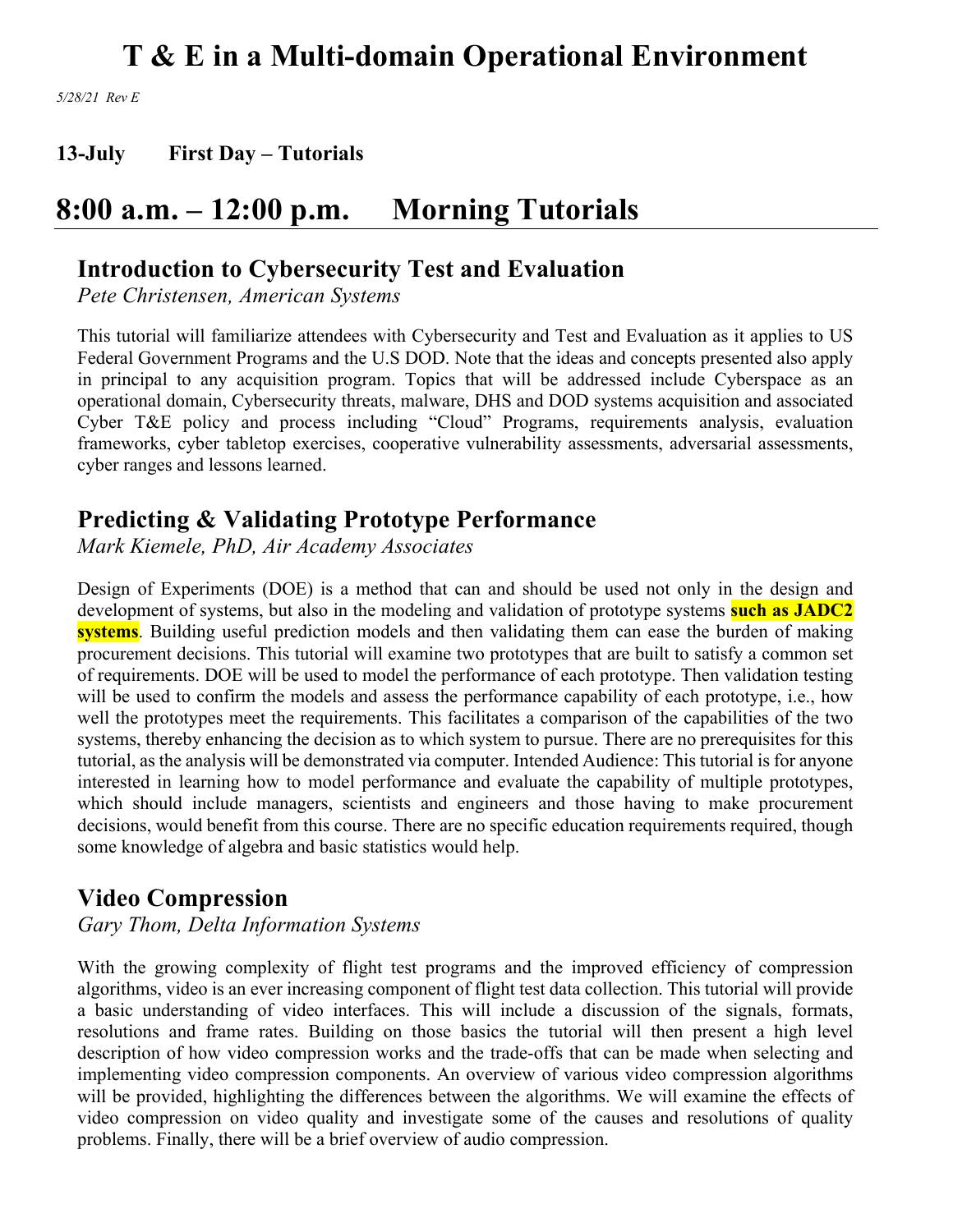*5/28/21 Rev E*

### **1:00 p.m. – 5:00 p.m. Afternoon Tutorials**

### **JMETC/TENA Capabilities for JADC2 and Distributed Testing**

*Gene Hudgins, JMETC/TENA*

The Test and Training Enabling Architecture (TENA) was developed as a DoD CTEIP project to enable interoperability among ranges, facilities, and simulations in a timely and cost-efficient manner, as well as to foster reuse of range assets and future software systems. TENA provides for real-time software system interoperability, as well as interfaces to existing range assets, C4ISR systems, and simulations. TENA, selected for use in JMETC events, is well-designed for its role in prototyping demonstrations and distributed testing.

Established in 2006 under the TRMC, JMETC provides readily-available connectivity to the Services' distributed test capabilities and simulations. JMETC also provides connectivity for testing resources in the Defense industry and incorporation of distributed testing and leveraging of JMETC-provided capabilities by programs and users has repeatedly proven to reduce risk, cost, and schedule. JMETC is a distributed LVC testing capability developed to support the acquisition community during program development, developmental testing, operational testing, and interoperability certification, and to demonstrate Net-Ready Key Performance Parameters (KPP) requirements in a customer-specific Joint Mission Environment.

JMETC is the T&E enterprise network solution for secret testing, and uses a hybrid network architecture – the JMETC Secret Network (JSN), based on the SDREN. The JMETC MILS Network (JMN) is the T&E enterprise network solution for all classifications and cyber testing. JMETC provides readily available connectivity to the Services' distributed test capabilities and simulations, as well as industry test resources. JMETC is also aligned with JNTC integration solutions to foster test, training, and experimental collaboration.

TRMC Enterprise Big Data Analytics (BDA) and Knowledge Management (BDKM) has the capacity to improve acquisition efficiency, keep up with the rapid pace of acquisition technological advancement, ensure that effective weapon systems are delivered to warfighters at the speed of relevance, and enable T&E analysts across the acquisition lifecycle to make better and faster decisions using data that was previously inaccessible, or unusable. BDA is the application of advanced tools and techniques to help quickly process, visualize, understand, and report on data. JMETC has demonstrated that applying enterprise-distributed BDA tools and techniques to T&E leads to faster and more informed decisionmaking that reduces overall program cost and risk.

TRMC has been working with Joint Staff and Air Force JADC2 Cross-Functional Teams (CFTs) regarding JADC2 and Multi-Domain Operations (MDO), to inform them on TENA/JMETC and other TRMC capabilities that could be leveraged to support the emerging Joint Staff Joint Domain Environment (JDE). Additionally, TRMC has been engaged with Army Futures Command (AFC) throughout the year in a number of areas including assessing TENA/JMETC Support coupled with Big Data Analytics (BDA), expanding OSD TRMC collaboration and cooperation to other mission areas including, but not limited to, Cyber, BDA, Knowledge Management (KM), Machine Learning (ML), and Artificial Intelligence (AI). This tutorial will inform the audience as to the current impact of TENA, JMETC, and BDA on the T&E community; as well as their expected future benefits to the range community and the warfighter.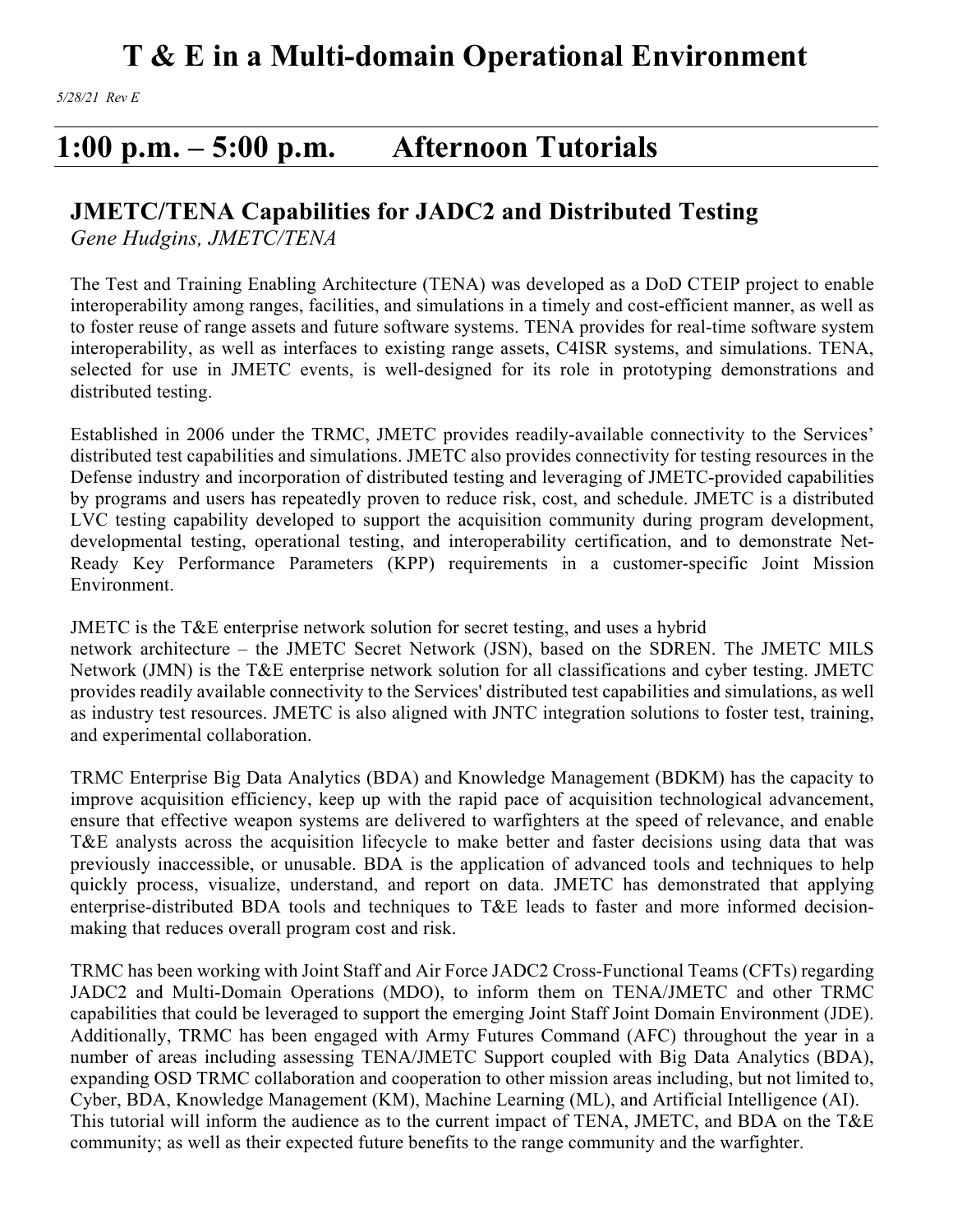*5/28/21 Rev E*

### **Real World Telemetry over IP**

*Gary Thom, Delta Information Systems*

As telemetry ranges are making the move to network centric architectures, it is worth considering the lessons learned over the previous 10 years of designing, installing, troubleshooting and optimizing telemetry data distribution over IP networks. This tutorial will begin with the motivation for moving to Telemetry over IP (TMoIP). It will then provide a basic networking foundation for understanding TMoIP and TMoIP formats. With this basis, we will be able to discuss network design considerations and tradeoffs for a successful TMoIP deployment. Finally, we will present some of the real-world problems and issues that may arise in a TMoIP system and the troubleshooting techniques that can be used to resolve them.

### **T&E as a Part of Agile Development**

*Robin Poston, PhD - System Testing Excellence Program, University of Memphis, and Wayne Dumais - Deputy T&E, Department of Homeland Security (DHS)*

To discuss T&E in support of agile development, we need to explore the sequence of the evolution of the agile methods, rationale for the application of different methods, compare traditional and agile software development approaches, discuss research conclusions regarding the agile method's impact on software performance, review benefits and challenges of agile, and appreciate the fit of agile methods with Systems Acquisition Life Cycle. Furthermore, in this tutorial we will also discuss when to use agile, the role of the tester on agile projects, and various kinds of testing applicable to agile software developments.

Some presentations at the Workshop will be Limited Distribution C and D, which restricts participation in those sessions to U.S. citizens who are employees of the U.S. Federal Government or its contractors (C), or employees of the Department of Defense or its contractors (D). If you do not meet this requirement, you may be unable to attend every session. Attendees without need-toknow may only attend presentations cleared for public release at sessions. Those wishing to attend the Limited Distribution sessions must submit a visit request. **\*\*All visit requests, via JPAS, DISS, or Visit Request letter, must be received by 3 PM MST on or before 9 July 2021**. Instructions for submitting visit requests can be found at www.itea.org. All presentations are cleared for public release unless noted.

### **14-July Second Day - Plenary Sessions, Technical Sessions, & Exhibits**

- 7:45 a.m. Opening Ceremony: Presentation of Colors National Anthem Mr. Pete Crump – ITEA President
- 8:00 a.m. Welcome: Mr. Charles Garcia, MDO Program Chair & Steve Aragon, White Sands Chapter President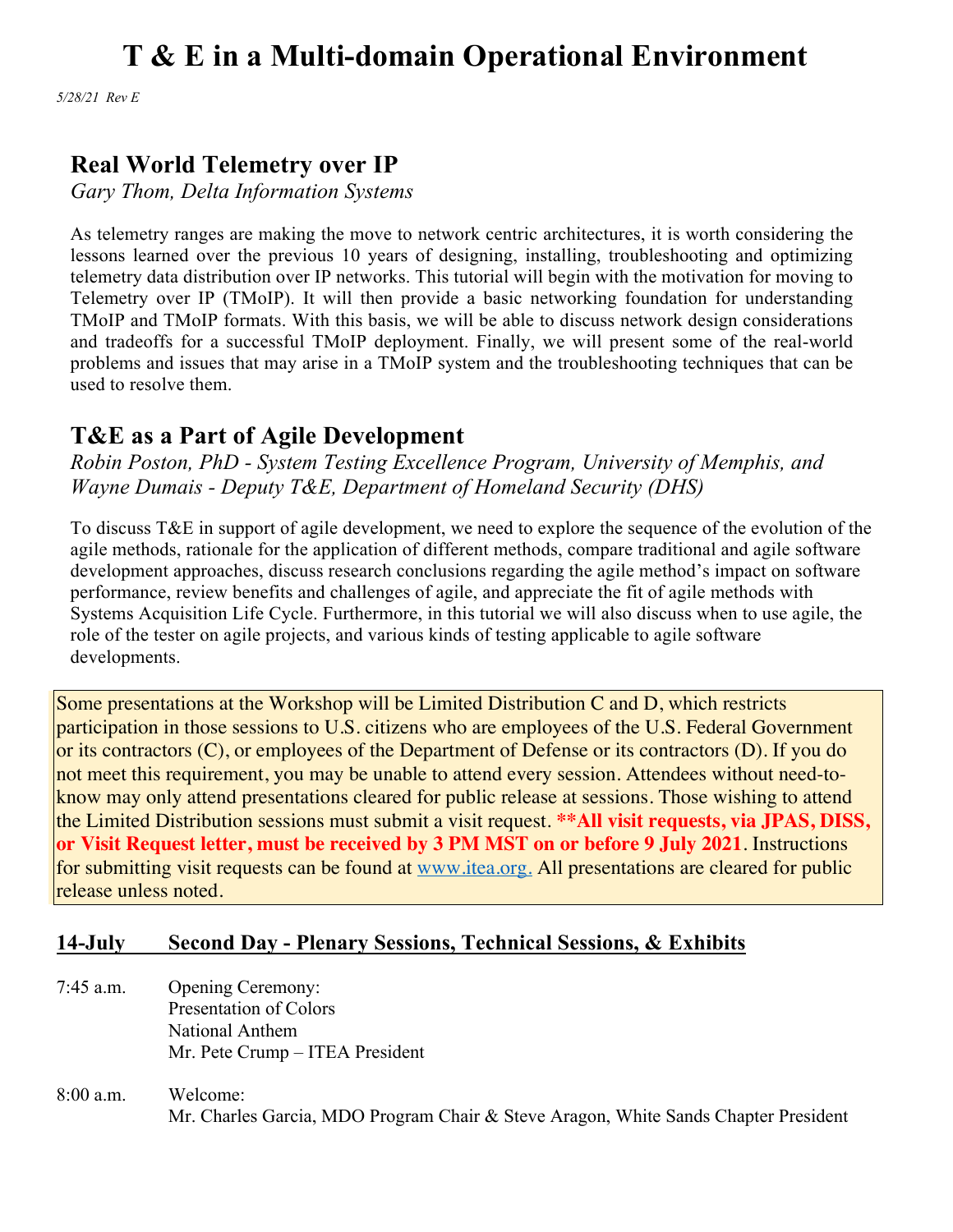*5/28/21 Rev E*

8:10 a.m. Welcome by WSMR Command Group

8:15 a.m. Keynote Speakers: Dr. Sandra Hopson, (SES), Acting Principal Deputy, DOTE & Mr. Christopher Collins, (SES), Director Developmental Test, Evaluation, and Assessments, OUSD (R&E) - *"Transforming T&E to Adequately Assess Warfighting Capability in a Multi-Domain Operational Environment"*

9:00 a.m. Keynote Speaker: George Rumford, Director (Acting), Test Resource Management Center

#### **9:45 a.m. 30-MINUTE BREAK IN THE EXHIBIT HALL**

| Keynote Speaker: Craig Miller, President, Viasat Government Systems | $10:15$ a.m. |  |  |  |  |  |  |
|---------------------------------------------------------------------|--------------|--|--|--|--|--|--|
|---------------------------------------------------------------------|--------------|--|--|--|--|--|--|

11:00 a.m. **Test Resource Management Center (TRMC) Panel:** *"Multi-Domain Enterprise Test Infrastructure: Current Efforts and Future Considerations"* Panelists:

- Ø Ryan Norman, TRMC CIO and Deputy, JMETC
- Ø Geoff Wilson, TRMC T&E/S&T Program Manager
- Ø Kenny Sanchez, TRMC C4T Executing Agent, T&E/S&T

#### **12:30 p.m. Lunch Break in the Exhibit Hall**

- 1:30 p.m. Featured Speakers: Christopher Klug, Director, Multi-Domain Test Force, Air Force and Lt Col Michael "Hijack" Fritts, Emerald Flag Founder, All-Domain Test SME/Test Pilot
- 2:30 p.m. Featured Speaker: Paul Mann, (SES) Department of the Navy's, Chief Engineer, DASN (RDT&E)
- 3:00 p.m. Featured Speaker: Rick Quade, (SES) ,Director for Innovation, Technology Requirements and T&E (N94)

#### **3:30 p.m. 30-MINUTE BREAK IN THE EXHIBIT HALL**

4:00 p.m. Technical Track Sessions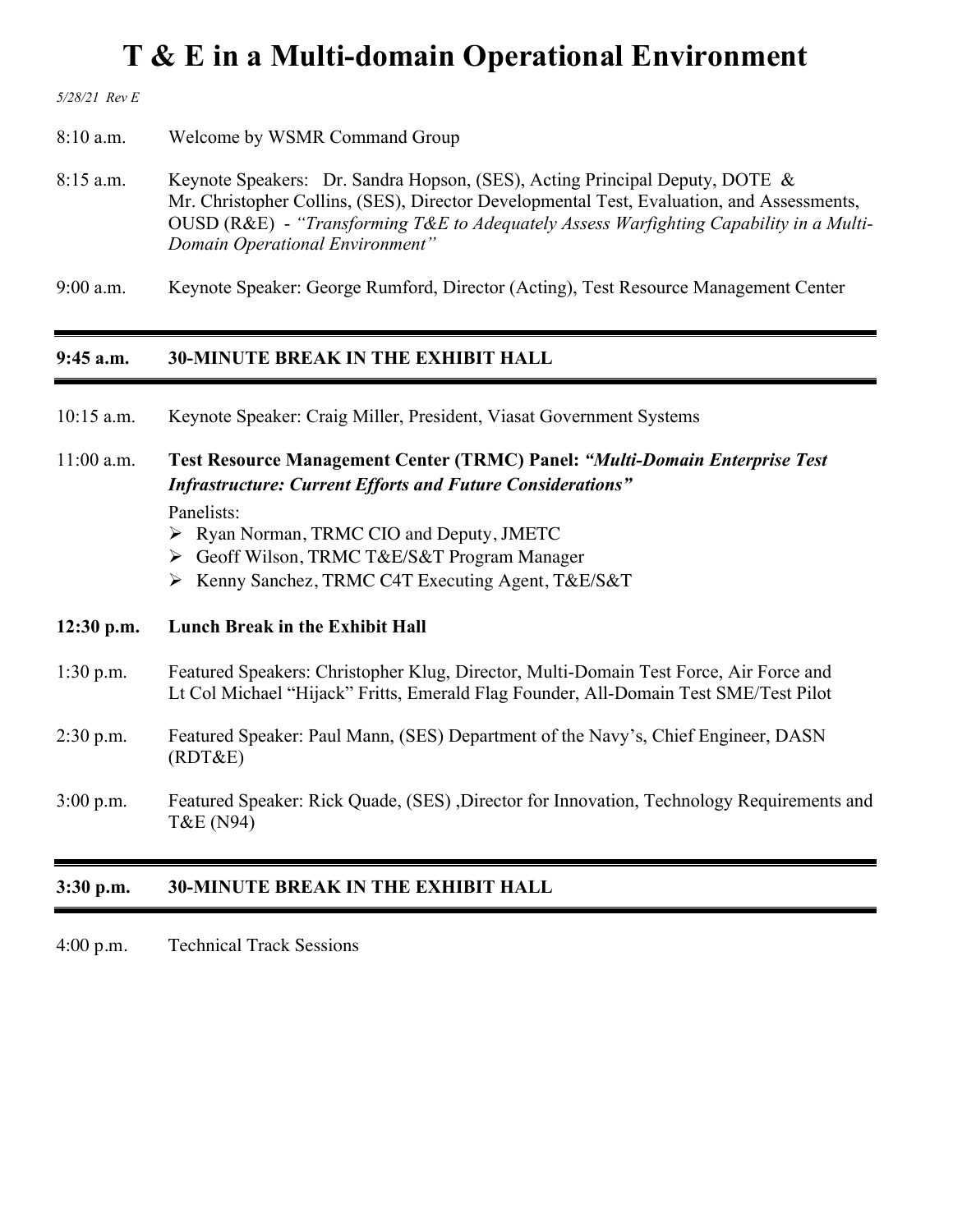*5/28/21 Rev E*

| Chair                                                                                        | <b>Time</b> | <b>Title</b>                                                                                                          | Presenter(s)                                                         |  |  |
|----------------------------------------------------------------------------------------------|-------------|-----------------------------------------------------------------------------------------------------------------------|----------------------------------------------------------------------|--|--|
| <b>Session 1: Continuous Process Improvement (CPI)</b>                                       |             |                                                                                                                       |                                                                      |  |  |
| <b>Mark</b><br>Kiemele,<br><b>Air Academy</b><br><b>Associates</b>                           | 4:00        | How Agile Acquisition supports Continuous<br><b>Processes Evaluation</b>                                              | Robin Poston, PhD, University of<br>Memphis                          |  |  |
|                                                                                              | 4:30        | Lean Six Sigma                                                                                                        | Mark Kiemele, PhD, Air<br><b>Academy Associates</b>                  |  |  |
|                                                                                              | 5:00        | Design for Six Sigma                                                                                                  | Mark Kiemele, PhD, Air<br><b>Academy Associates</b>                  |  |  |
|                                                                                              | 5:30        | Leveraging the CIPP Model to Achieve CPI<br>in T&E and other DoD Applications                                         | Joe Stufflebeam, PhD, TRAX<br>International                          |  |  |
| <b>Session 2: DARPA</b>                                                                      |             |                                                                                                                       |                                                                      |  |  |
| <b>Colonel</b><br>(USA, Ret)<br><b>Barbara</b><br>Trent,<br><b>COVA</b><br><b>Strategies</b> | 4:00        | <b>Real-time Analytics Fusion for Continuous</b><br><b>LRPF Offensive/Defensive Threat Assessment</b><br>and Response | Gert Berthold & Kevin "Cuz"<br>Cousin, PhD, Cova Strategies,<br>LLC. |  |  |
|                                                                                              | 4:30        | Dual-Purpose ISR Analytics Exploitation for<br>Offensive/Defensive Multi-Domain<br><i><b>Operations</b></i>           | Gert Berthold & Kevin "Cuz"<br>Cousin, PhD, Cova Strategies,<br>LLC. |  |  |
|                                                                                              | 5:00        | Applying Composable Inline Analytics for<br><b>Intelligence Fusion</b>                                                | Gert Berthold & Kevin "Cuz"<br>Cousin, PhD, Cova Strategies,<br>LLC. |  |  |
|                                                                                              | 5:30        | Analytics Fusion across Distributed Zones of<br>Security                                                              | Kevin "Cuz" Cousin, PhD & Gert<br>Berthold, Cova Strategies, LLC.    |  |  |
| <b>Session 3: Software Intensive in support of JADC2</b>                                     |             |                                                                                                                       |                                                                      |  |  |
| Jaime Lujan,<br><b>Trideum</b>                                                               | 4:00        | C4ISR and Software Intensive Systems T&E<br>Challenges                                                                | Kenneth Sanchez, Kathy Smith, &<br>Kent Pickett, NAVAIR              |  |  |
|                                                                                              | 4:30        | <b>Automation of Legacy Test Systems</b>                                                                              | Dennis Shen & Dontel Newton,<br>Georgia Tech Research Institute      |  |  |
|                                                                                              | 5:00        | Synthetic Data Generation to Enable T&E<br><b>S&amp;T</b> for Big Data Analytics                                      | Kenneth Sanchez, Kathy Smith, &<br>Kent Pickett, NAVAIR              |  |  |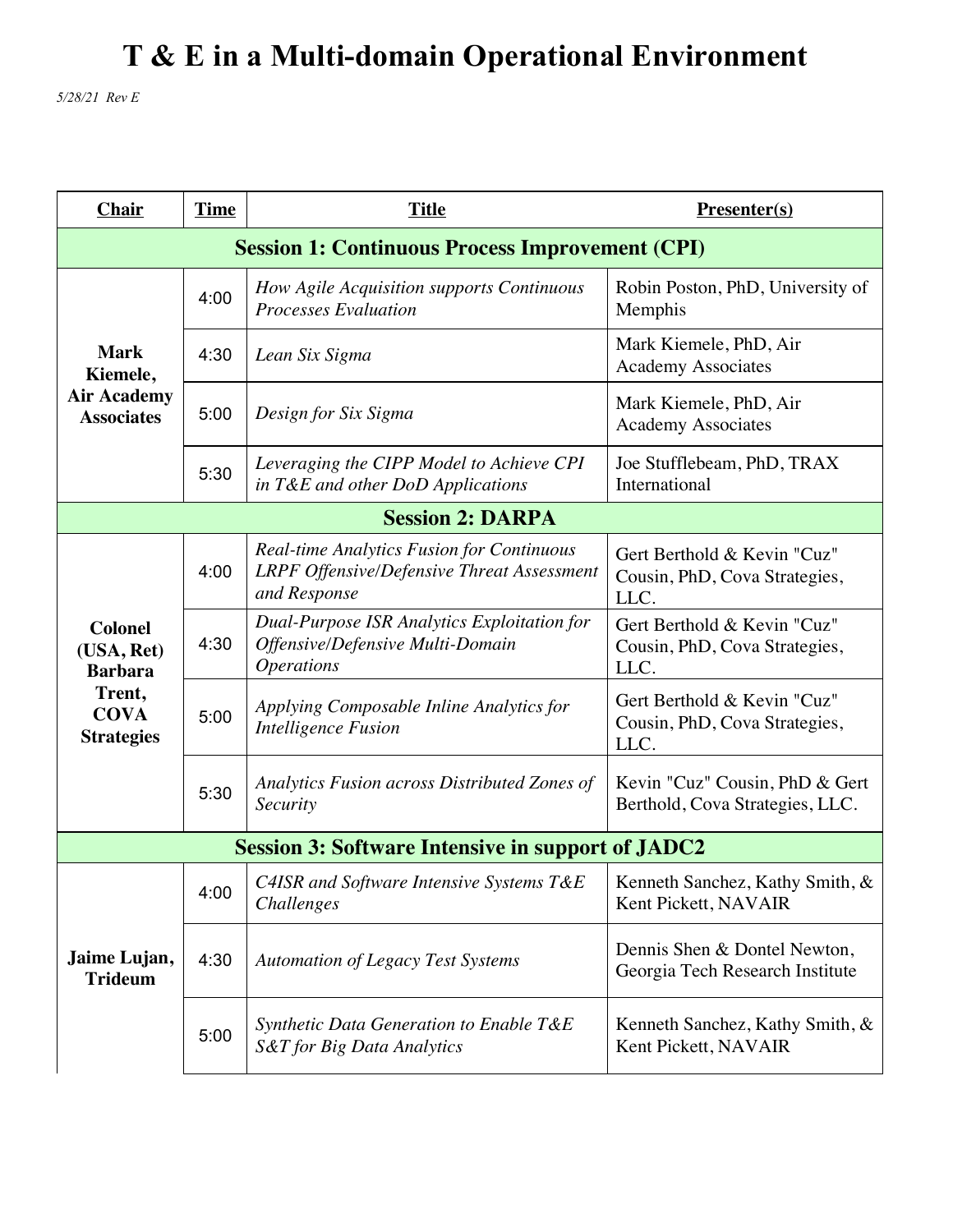*5/28/21 Rev E*

|                                                        | 5:30 | New Methods/Products for Comprehensive<br>Analysis of T&E Events; Big Data Analysis<br>for $T\&E$ | Kenneth Sanchez, Kathy Smith,<br>Kent Pickett, & William Wolfe,<br><b>NAVAIR</b> |  |  |
|--------------------------------------------------------|------|---------------------------------------------------------------------------------------------------|----------------------------------------------------------------------------------|--|--|
| <b>Session 4: Enabling Technologies</b>                |      |                                                                                                   |                                                                                  |  |  |
| <b>Armando</b><br>Juarez,<br><b>GreyBeard</b><br>Group | 4:00 | The Next Generation DoD Imaging<br>Architecture **Limited D Presentation**                        | Joe Stufflebeam, Ph.D., TRAX<br>International                                    |  |  |
|                                                        | 4:30 | <b>Remote Classified Operations</b>                                                               | Grant Senn, Southwest Range<br>Services (SRS)                                    |  |  |
|                                                        | 5:00 | Universal Beam Forming Technologies for<br><b>Telemetry Application</b>                           | Dorse DuBois, Mannatek; Anand<br>Kelkar, CDSI; Juan Guadiana,<br>Mannatek        |  |  |
|                                                        | 5:30 | Coupled Sensor Array System (CSAS)                                                                | Jose Mendez, Southwest Range<br>Services (SRS)                                   |  |  |

#### **6:00 p.m. RECEPTION IN THE EXHIBIT HALL**

#### **15-July Third Day - Plenary Session, Technical Sessions, & Exhibits**

- 8:00 a.m. Welcome and overview of the day's events by Mr. Charles Garcia MDO Program Chair
- 8:15 a.m. Featured Speaker: Dr. Randy Garrett (SES), Program Manager for Geospatial Cloud Analytics (GCA) and Multi-Domain Analytics (MDA), DARPA Strategic Technology Office (STO)
- 9:00 a.m. Featured Speaker: Col. Nick Hague, Director of Test and Evaluation, Space Force

#### **9:45 a.m. 30-MINUTE BREAK IN THE EXHIBIT HALL**

- 10:15 a.m. Featured Speaker: Gary Anaya, Chief, U.S. Army Fires Center of Excellence /AFC- FCC Capabilities Development & Integration Cell (CDI-Cell) **\*\* Limited D Presentation\*\***
- 10:50 a.m. Keynote Speaker: William B. Nelson, (SES), Director, Army Futures Command (AFC) Assured Positioning, Navigation and Timing (APNT) Cross Functional Team (CFT)
- 11:30 a.m. Featured Speaker: Col. Adam Butler, Deputy Commander, Joint Modernization Command, Army Futures Command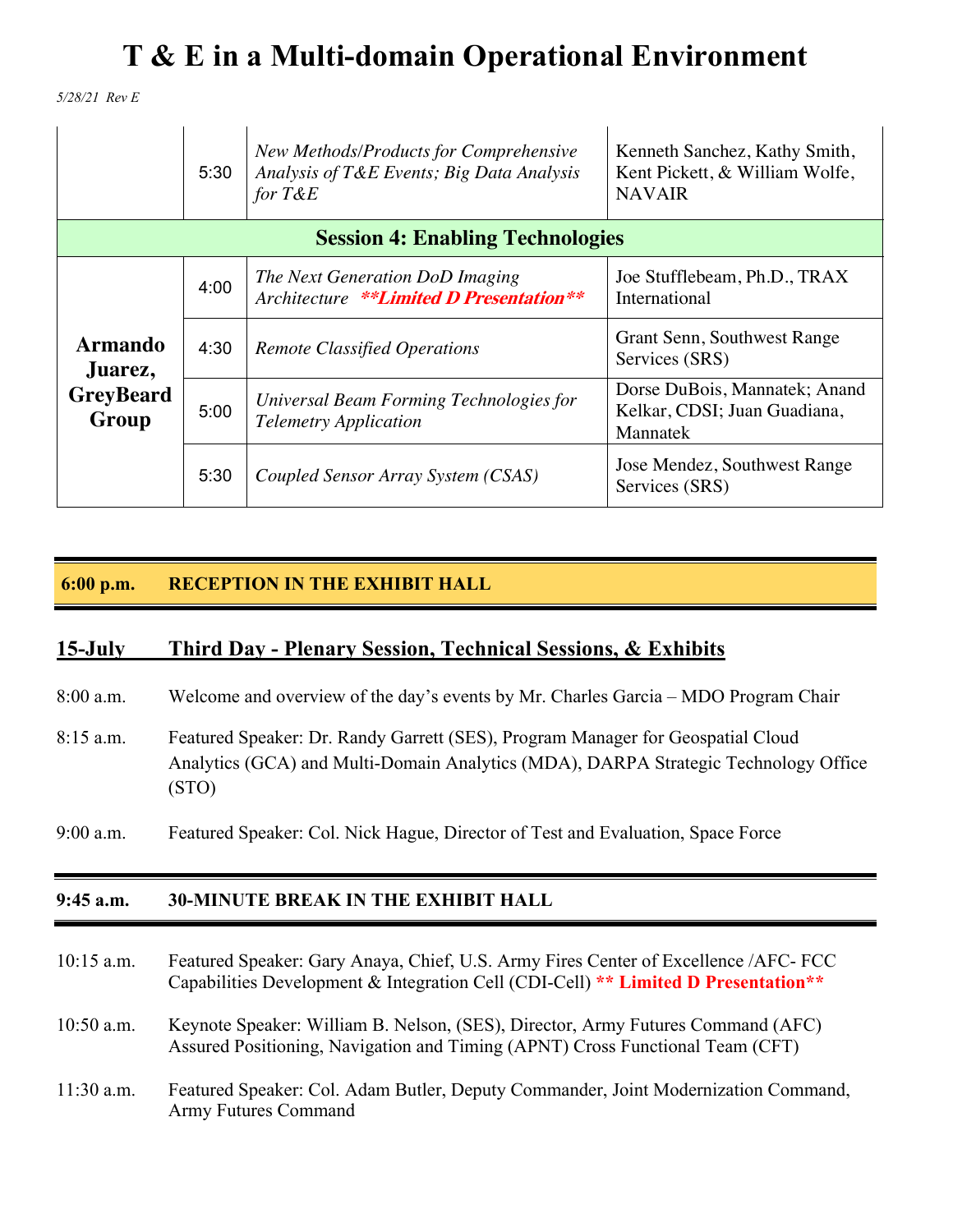*5/28/21 Rev E*

#### **12:00 p.m. Lunch Break in the Exhibit Hall**

#### 1:00 p.m. **Panel: University Showcase – Supporting JADC2**

- Ø Machine & Deep Learning at NMSU: Application to Space Weather by Laura Boucheron, PhD, Associate Professor, Klipsch School of Electrical and Computer Engineering, **NMSU**
- Ø Human Capital Development for Systems and Mission Engineering Contexts: Leveraging UTEP's IMSE department by Sergio Luna, University of Texas at El Paso
- Ø Physical Science Laboratory's (PSL) CREW Apprenticeship Program by Eric Sanchez, Director, PSL, New Mexico State University
- 2:15 p.m. Jerry Tyree, Deputy Test Center Commander, White Sands Missile Range *"MRTFB Support of JADC2"*

#### **3:00 p.m. 30-MINUTE BREAK IN THE EXHIBIT HALL**

3:30 p.m. Technical Track Sessions

| <b>Chair</b>                                             | <b>Time</b> | <b>Title</b>                                                                                                                                                                       | $Presenter(s)$                                                                                                               |  |
|----------------------------------------------------------|-------------|------------------------------------------------------------------------------------------------------------------------------------------------------------------------------------|------------------------------------------------------------------------------------------------------------------------------|--|
| <b>Session 5: Tools for Distributed Testing</b>          |             |                                                                                                                                                                                    |                                                                                                                              |  |
| <b>Joe</b><br>Bullington,<br><b>Jacobs</b>               | 3:30        | Employing a CLONE to Enhance JADC2<br><b>Testing</b>                                                                                                                               | CAPT Jeff Hoyle (USN, Retired),<br>Rajive Bagrodia, PhD, Jeff<br>Weaver, PhD & Lloyd Wihl,<br>Scalable Networks Technologies |  |
|                                                          | 4:00        | Development and Testing of Navy Torpedoes<br>Carlos Godoy, Kenneth Sanchez,<br>in a Full Fidelity Simulated Undersea<br>Kent Pickett, Kathy Smith,<br><b>NAVAIR</b><br>Environment |                                                                                                                              |  |
|                                                          | 4:30        | Continuous, Scaled and Agile Security<br>Analysis of Web Application Code                                                                                                          | Steve Seiden, Acquired Data<br>Solutions                                                                                     |  |
| <b>Session 6: University Showcase - Supporting JADC2</b> |             |                                                                                                                                                                                    |                                                                                                                              |  |
| Richard O.<br>Martinez,<br><b>GreyBeard</b><br>Group     | 3:30        | <b>Function Level ROP Gadget Survival Using</b><br><b>Compiler-Based Software Diversification</b>                                                                                  | David Reyes, UTEP                                                                                                            |  |
|                                                          | 4:00        | Hot Fire Test in a Reaction Control Engine<br>and Throttleable Engine                                                                                                              | Omar Vasquez, UTEP                                                                                                           |  |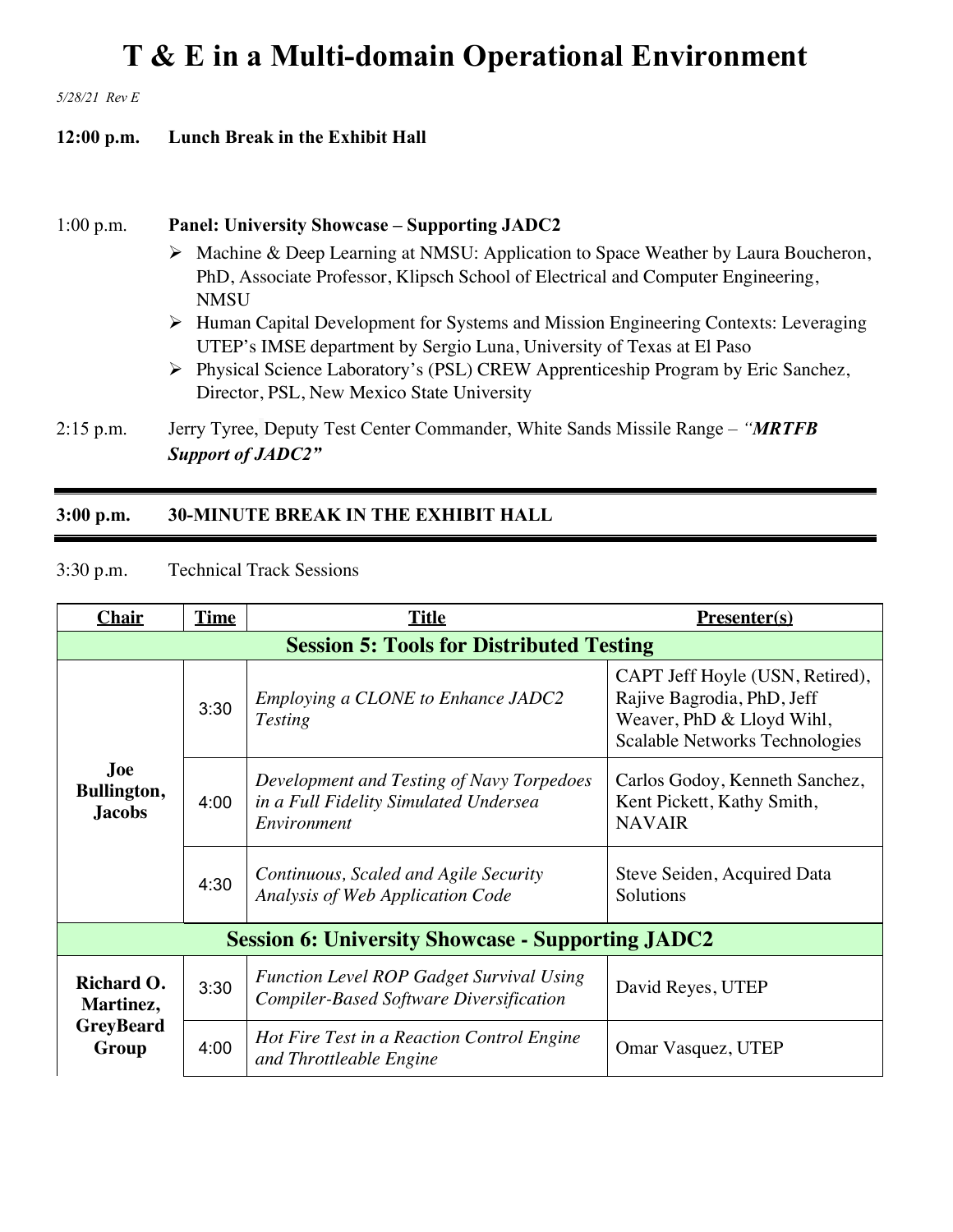*5/28/21 Rev E*

|                                                                                                                   | 4:30 | Deep Learning for Verification of Electronic<br><b>Warfare Techniques</b>                                                            | Caleb Story & Jerrik Waugh,<br>Physical Science Laboratory, New<br>Mexico State University |  |
|-------------------------------------------------------------------------------------------------------------------|------|--------------------------------------------------------------------------------------------------------------------------------------|--------------------------------------------------------------------------------------------|--|
|                                                                                                                   | 5:00 | The Data Acquisition System for a 1 MW<br>Combustor                                                                                  | Md Mohieminul I. Khan, UTEP                                                                |  |
| <b>Session 7: Directed Energy</b>                                                                                 |      |                                                                                                                                      |                                                                                            |  |
| <b>Mark</b><br>Henderson,<br><b>Blue Halo</b>                                                                     | 3:30 | Directed Energy Weapon Test & Evaluation<br>in a Relevant Multi-Domain Operational<br><b>Environment ** Limited D Presentation**</b> | Nathaniel C. Charles, Francis<br>Check & Stephen Lenart, TRAX<br>International             |  |
|                                                                                                                   | 4:00 | <b>HPM</b> Sensor on Instrumented sUAS Update                                                                                        | Mark Henderson, BlueHalo                                                                   |  |
|                                                                                                                   | 4:30 | Design and development of a beam profiling<br>system for range testing of 150 kW class laser<br>systems                              | James Luke, PhD, BlueHalo                                                                  |  |
|                                                                                                                   | 5:00 | Mobile Laser Integrated Diagnostic Suite<br>(LIDS) Program Update                                                                    | Milan Buncick, PhD, BlueHalo                                                               |  |
| <b>Session 8: Intellectual Property Considerations for Technology Developed with</b><br><b>Government Funding</b> |      |                                                                                                                                      |                                                                                            |  |
| Kevin<br>Soules,                                                                                                  | 3:30 | Patents                                                                                                                              | Kevin Soules, Loza & Loza, LLP                                                             |  |
|                                                                                                                   | 4:00 | Copyrights                                                                                                                           | Kevin Soules, Loza & Loza, LLP                                                             |  |
| Loza &<br>Loza, LLP                                                                                               | 4:30 | The Bayh-Dole Act                                                                                                                    | Cameron Smith, Texas Tech                                                                  |  |
|                                                                                                                   | 5:00 | Monetization Strategies for Federally Funded<br><b>Innovations</b>                                                                   | Kevin Soules, Loza & Loza, LLP                                                             |  |
| <b>Session 9: Technology in Support of Operational Planning</b>                                                   |      |                                                                                                                                      |                                                                                            |  |
| <b>TBD</b>                                                                                                        | 3:30 | Infrastructure as Code                                                                                                               | Will Lester, Nextech Solutions                                                             |  |
|                                                                                                                   | 4:00 | Multi-Tethered BackHaul System (MTBS)                                                                                                | Kris Nagga, Nextech Solutions                                                              |  |
|                                                                                                                   | 4:30 | <b>TBD</b>                                                                                                                           |                                                                                            |  |
|                                                                                                                   | 5:00 | <b>TBD</b>                                                                                                                           |                                                                                            |  |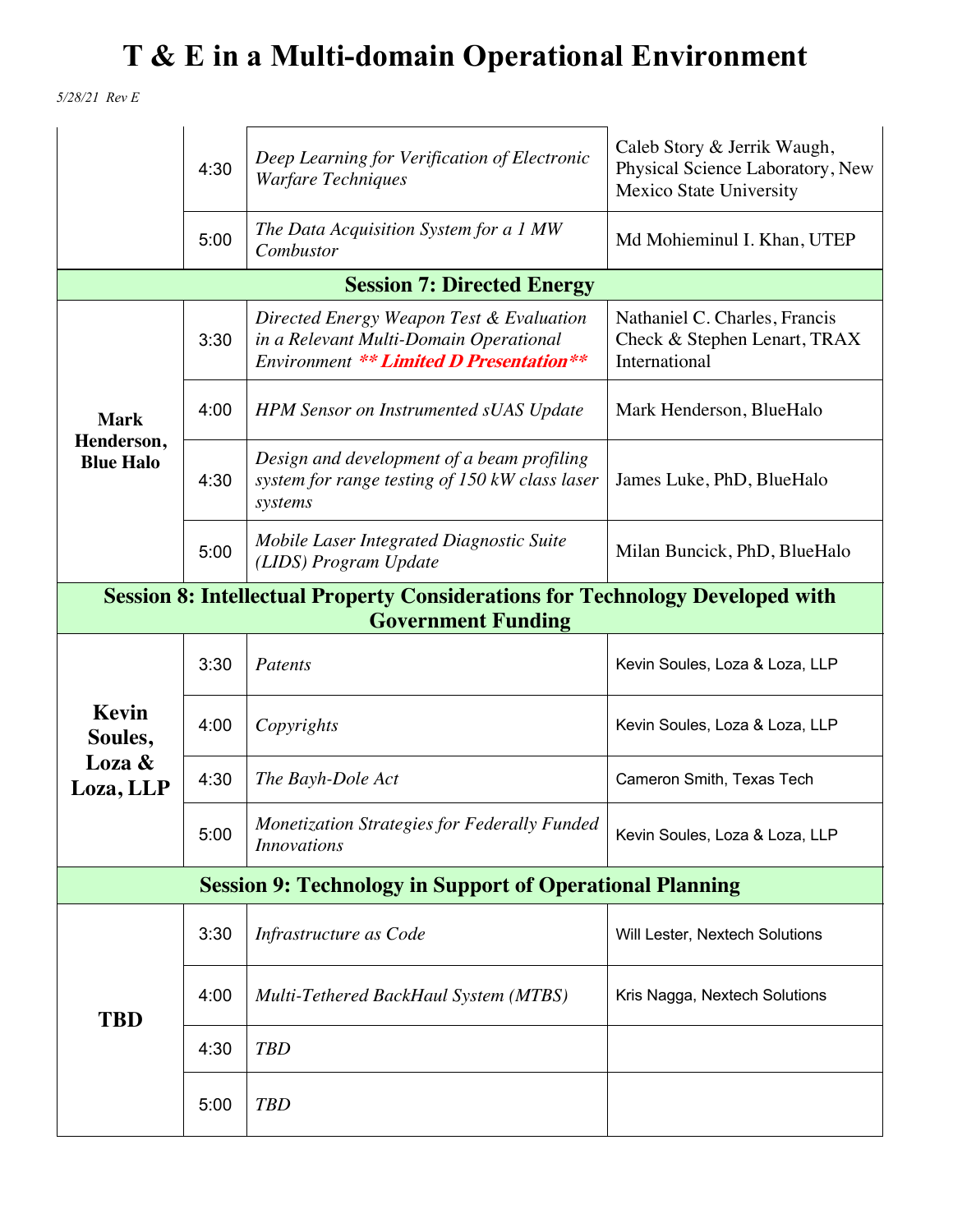*5/28/21 Rev E*

#### **Exhibit Hall Hours**

Tuesday, July  $13<sup>th</sup> - 8:00am - 5:30pm$ , Exhibitor Set-up Wednesday, July  $14<sup>th</sup> - 9:00$ am – 6:00pm (Networking Reception 6:00-8:00pm) Thursday, July  $15<sup>th</sup> - 9:00am - 4:00pm$ Thursday, July  $15<sup>th</sup> - 4:00<sub>pm</sub> - 8:00<sub>pm</sub>$ , Exhibitor Move-out

**Host Hotel** Radisson Hotel El Paso Airport 1770 Airway Blvd. El Paso, TX 79925 Phone: 915-772-3333

ITEA is pleased to offer a special below government per diem rate of **\$98 per night.** This property is the host hotel and when making your reservation you must indicate you are with the ITEA workshop. To receive the special rate call 915-772-3333 or click the Radisson link above to book your reservation by **June 21, 2021. Be sure to use group code ITEAW for \$98 rate.**

#### **Program Planning Committee** (MDO@itea.org)

Program Chair: Charles Garcia – GreyBeard Group Technical Co-Chairs: Steve Aragon – BlueHalo & Richard Martinez – GreyBeard Group IT/AV Co-Chairs: Armando Juarez – GreyBeard Group & Carlos Maez - SRS Exhibits and Sponsorships: Lena Moran – 951-219-4817, Lena@itea.org Security (Visitor Requests): Anahi Mancha, anahi.l.mancha.ctr@mail.mil Registration: info@itea.org or 703-631-6220

### **Technical Track Session Abstracts**

### *Analytics Fusion across Distributed Zones of Security*

Kevin "Cuz" Cousin, PhD, and Gert Berthold, Cova Strategies, LLC.

Integrated Joint, NATO, and Allied Forces Partner Nations (PN) solutions are needed to address the integration of cyber operations, electronic warfare, and signals intelligence analysis, exploitation, and dissemination for cooperative intelligence sharing, security assistance and operations. Novel solutions are desired that support the rapid and effective interoperability of US military technologies (inclusive of government developed and commercially available technologies), systems, and processes with NATO and PN's capabilities to deliver common- systems (and system-of-systems architectures). The solutions must provide integrated, interoperable, timely, and affordable capabilities, across the various zones of security, that promote decisive action supporting Joint, coalition and multinational military operations.

The Correlation Enhanced Understanding System (COEUS) provides an intelligent data pipeline component for understanding and enriching data which crosses multiple security zones. Data transformation algorithms allow the data to be readily compressed and processed at an intermediate representation without loss of context across an array of additional analytic and data processing technical components using open data exchange standards. Not only does this pre-processing of raw data streams into vectors provide a reduction in effective bandwidth for data transfer and end-point data stream processing; it allows for the use of a common C4ISR/C5ISR system configuration across Joint, NATO and PN forces with common operational,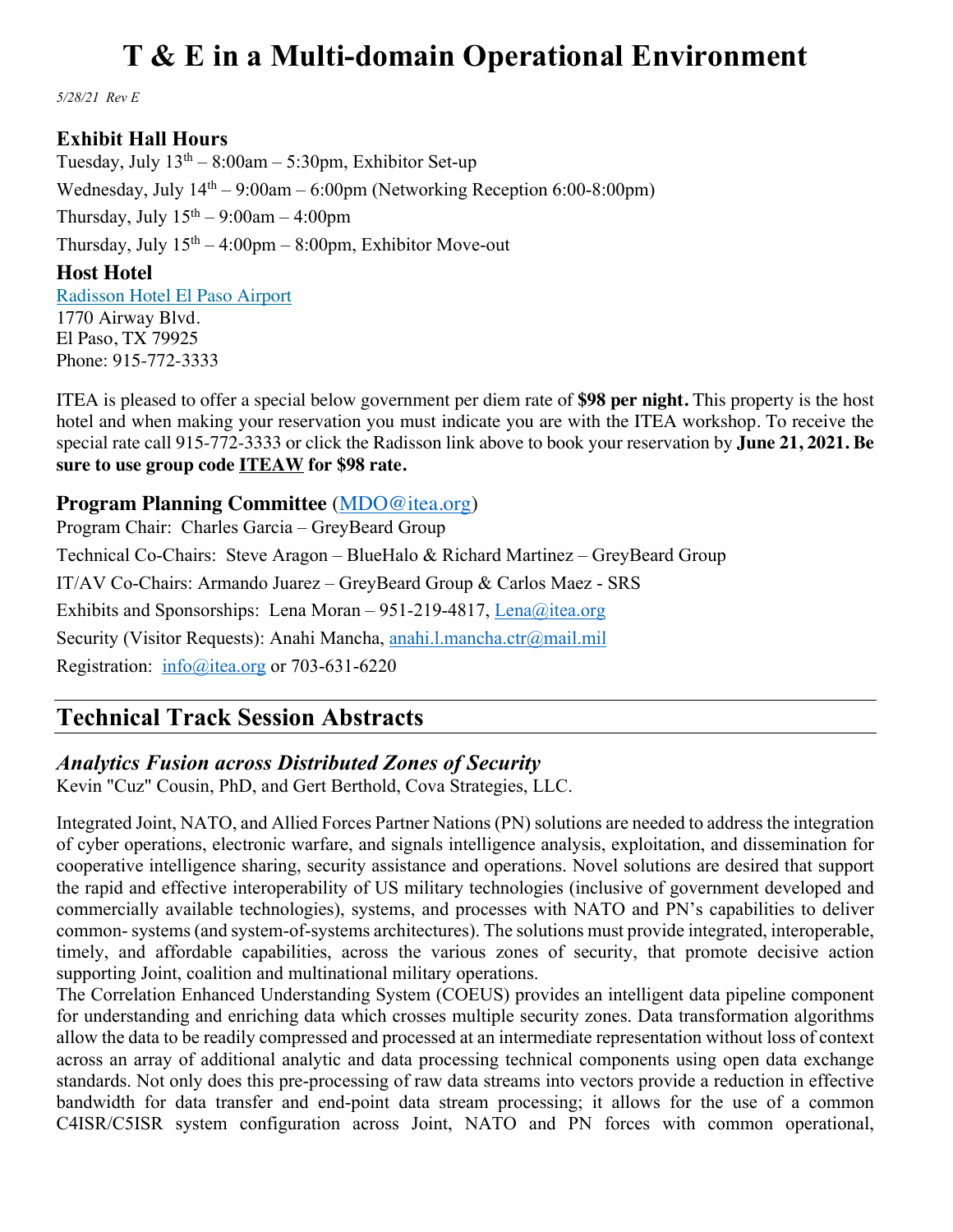*5/28/21 Rev E*

sustainment, and training requirements for efficient and consist information sharing and operations. While the system may be common across the forces, the fidelity of the analytics, results and levels of confidence are reflective of the level of information afforded to a security zone; e.g., all forces can share Open Source and Publicly Available Information (PAI) and unclassified information, but PN, NATO and US information sharing security protocols dictate how data vectors may be utilized across security guards, zones of security and as data inputs to analytics and the C5ISR system. Operational applications of this prototype will be explored.

#### *Applying Composable Inline Analytics for Intelligence Fusion* Gert Berthold & Kevin "Cuz" Cousin, PhD, Cova Strategies, LLC.

To counter malign activities in complex, multiethnic, contested spaces. Information Operations (IO) teams must assess the information environment, draw conclusions, and present relevant assessments to supported elements to make sound decisions and take targeted actions faster than the adversary. The modern interconnected electronic world provides vast amounts of raw data that can provide the basis for IO assessments. Presently, getting access to the broadest spectrum of available data (PAI feeds or government owned) and sifting through that data to find, interpret, assess, and present usable information is a time consuming, labor intensive effort. Operators need an organic and rapid ability to find, curate, refine, analyze, and present information from select local, topical, or global strategic conversations to enable responsive and decisive actions.

IO requirements, across the corpus of available text and multimedia (audio, images, video), include rapidly delineating appropriate conversations along with the identification of different competing narratives within the larger conversation, the primary influencing agents for these respective narratives, as well as any artificial manipulation of the conversation through bots, trolls, astro-turfing campaigns, etc. While ingest and storage requirements vary by organization and mission intent, the common framework consists of the identification of potential sources; ingest from available sources; enrichment and data fusion; analytics processing for the generation of Situation Awareness, insights, and the analyzing of behaviors and situations that can lead to preempting threats, attacks, system failures; and the visualization of the results for decision support, within a set of tools and user interface(s).

Concept Maniac (Media Analytics for Information Operations Activities) outlines an approach to fulfill the Publicly Available Information (PAI) Find, Identify/Interpret, Assess/ Understand and Present capability using intelligent ingest, advanced algorithms and machine learning, and a range of visualization tools to provide Information Operations and data-driven intelligence. This prototype uses composed inline analytic pipelines to continuously identify, ingest and transform relevant sources into a common operating picture of SA and higher levels of situational understanding of the potential inquiry space, including potentially deep insight on conversations, entities, groups, relationships, patterns of life, behavioral characterizations and anomaly detection & alerting on conditions, behaviors and potential precursors not otherwise seen. This body of continuously updated information is accessed, extracted, and made available to all echelons through a tailorable, gaming influenced User Interface (UI) for data inquiry and decision support. Maintaining analytics pipelines independent of UI generated inquires/analyses speeds responsiveness, and thoroughness while also enabling automated notification of changes posted to the original analyst's inquiry for more complete assessment and decision making.

#### *Automation of Legacy Test Systems*

Dennis Shen & Dontel Newton, Georgia Tech Research Institute

While an automated testing environment can provide consistent, reliable, and efficient testing capabilities, adapting legacy test environments to include automation presents unique challenges to overcome.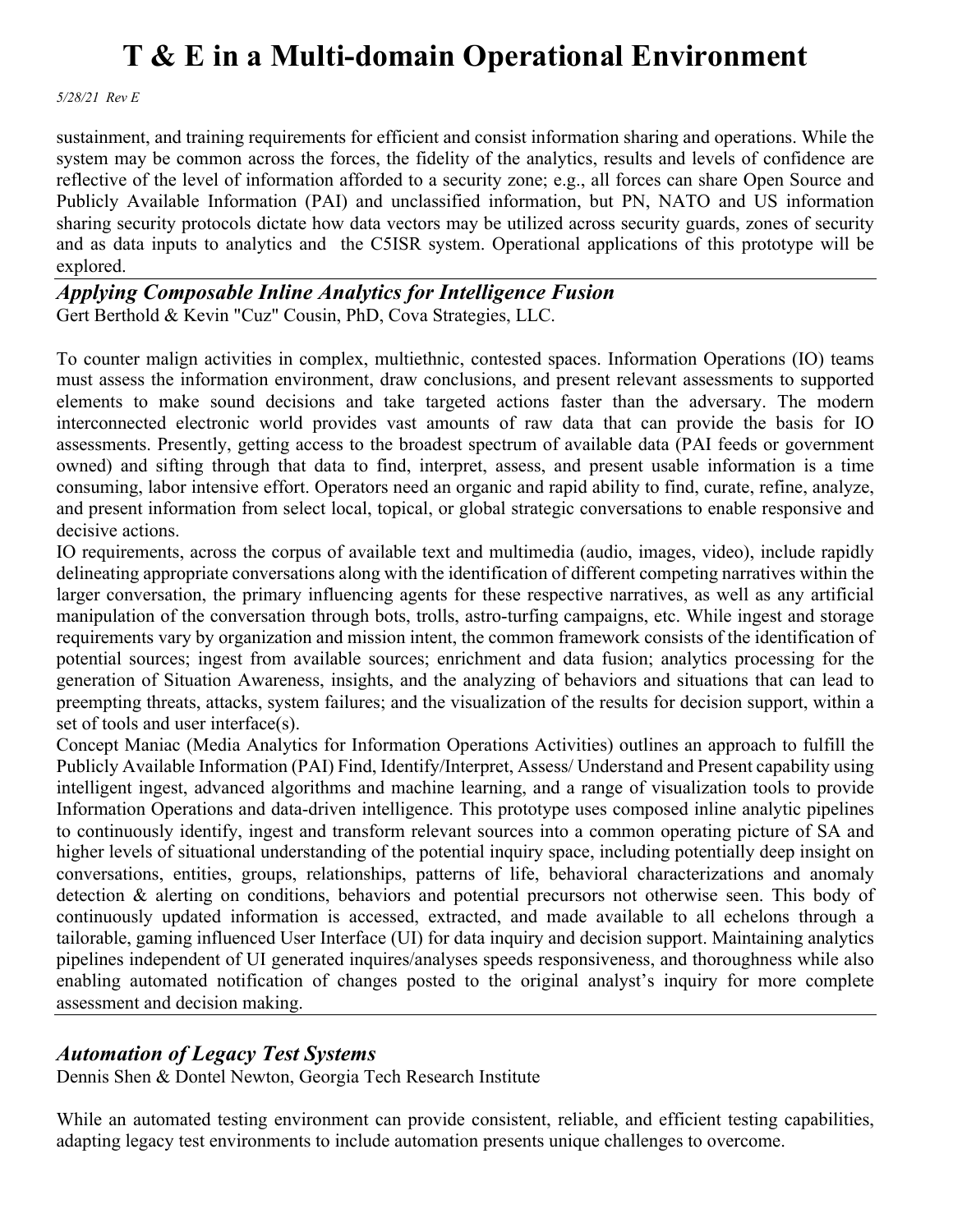*5/28/21 Rev E*

One challenge is maintaining user confidence in the provided test environment. With legacy systems, users have high familiarity and confidence in the system as is. Any changes that are made must be implemented in a way that the user has the same confidence in the new automated test environment that they had with the original legacy test environment. These automated systems also, require the proper training to yield valid results. If the end-user decides the automated test environment is too difficult to learn, they may be reluctant to adopt it deciding instead to continue to rely on the manual methods.

Another challenge is designing an automated test environment around the legacy system. Many of these legacy systems were not initially designed with automation in mind. A complete redesign is typically cost prohibitive, and as often is the case with hardware-in-the-loop testing, a non-starter due to the investment that has already been made in building the legacy test environment. Another aspect of this challenge is how to approach tasks that require user input, e.g. pushing a button or turning a knob. The automated test solution must be able to address this part of the challenge. This directly ties into the user confidence as any large scale changes will also affect the overall user confidence in the automated test system.

All of these challenges can be addressed so that the automated system inspires the same confidence and meets the end user needs. As much as possible, existing components should be reused or adapted. Users are already familiar with these components and have confidence that generated results are valid. To aid in this effort, a decision must be made to build automation into these components, or to use another library to drive the automation capabilities. As long as the same user interfaces and components are maintained, users will have the same confidence they had with the legacy test environment. Automated testing has many benefits to the end user but care must be taken so that the user is still comfortable and confident in using a testing environment that has been automated.

#### *C4ISR and Software Intensive Systems T&E Challenges*

Kenneth Sanchez, Kathy Smith, & Kent Pickett, NAVAIR

As stated in the National Defense Strategy: Investments in Command, Control, Communications, Computers and Intelligence, Surveillance, and Reconnaissance (C4ISR) will prioritize developing resilient, survivable, federated networks and information ecosystems from the tactical level up to strategic planning. Investments will also prioritize capabilities to gain and exploit information, deny competitors those same advantages, and enable us to provide attribution while defending against and holding accountable state or non-state actors during cyberattacks. Information is now considered by many as a domain right next to cyber, space, land, sea, and air. C4T TTA will invest in new T&E technologies with the application of autonomy, artificial intelligence, and machine learning, including rapid application of commercial breakthroughs, to revolutionize the way we test and evaluate warfighter acquisition systems.

Communications capabilities of warfighting systems are becoming more agile and complex with new requirements and initiatives, such as: military tactical application of Software Defined Radios (SDR), the Air-Sea Battle concept in a sophisticated Anti-Access/Area Denial (A2/AD) environment, future Joint Aerial Layer Networks, and the Moving Target Defenses (e.g. polymorphic networks).

Warfighting systems (e.g. Distributed Common Ground System) are employing (utilizing or generating) datato-decision and big data capabilities within a cloud environment. This presents new challenges for T&E to assess these platforms. For C4I systems, the trend is accelerating in the three "V" dimensions of big data:

- Velocity increases requirements for Test Data-to-Decisions to operate in real-time processing.
- Variety increases requirements to process many types of structured (Variable Message Format), semi structured (Link 16), and unstructured (voice, chat, video) data.
- Volume increases requirements to process larger and larger amounts of data (e.g. petabytes).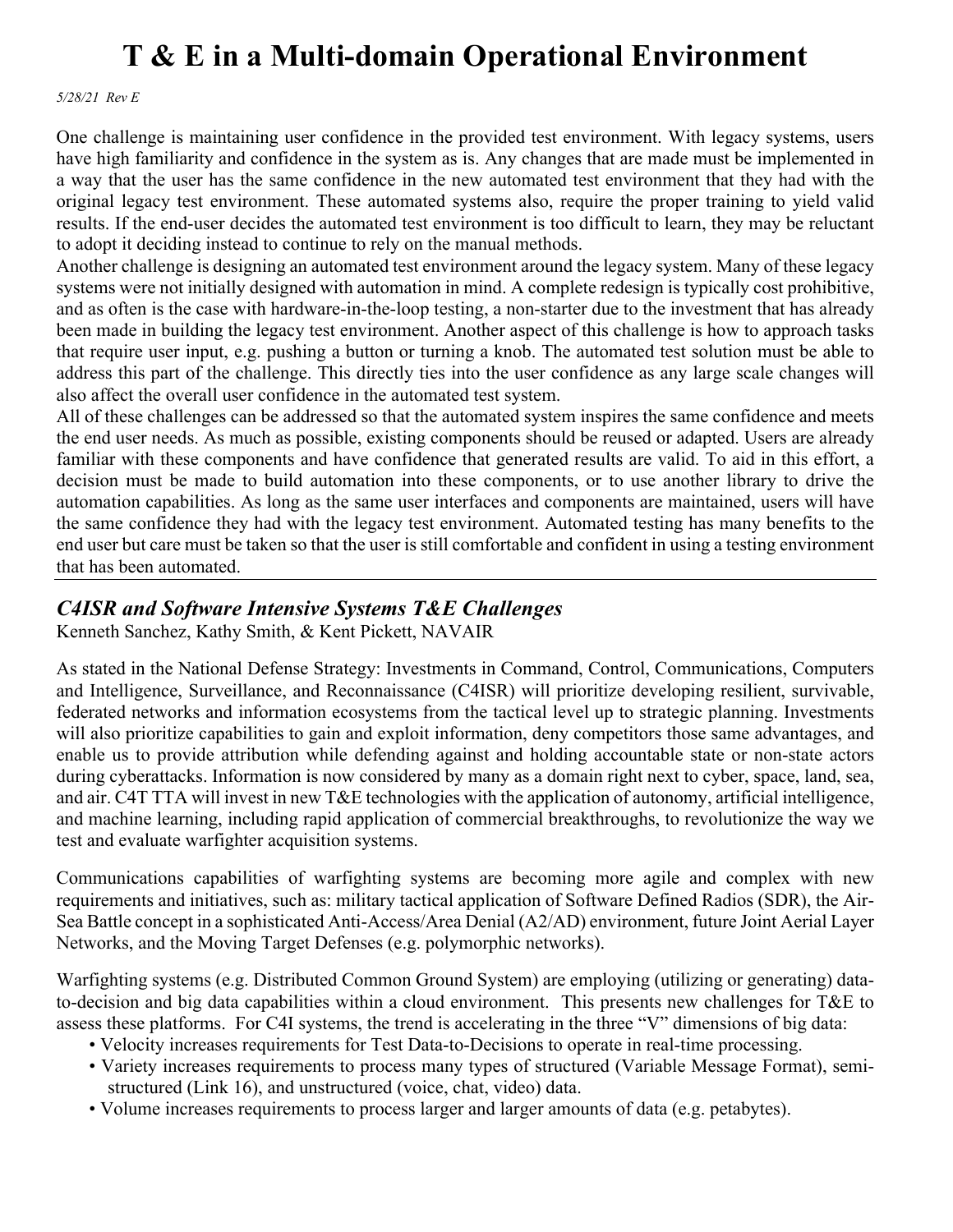*5/28/21 Rev E*

As you accelerate down these V dimensions, the warfighter systems are incorporating complex underlying new IT infrastructure that must be tested. These advanced IT infrastructures include cloud technologies that can have massive parallel file systems, distributed SQL and NoSQL databases, basic and advanced analytics and custom applications, and virtualization technologies.

New C4I systems must be tested in the volume designed to handle in wartime operations. Adaptable technologies are required to utilize a synthetic battlespace environment to augment the open-air range with vast simulated areas, frequency ranges, and transmitter entities for T&E in Contested/Dense communications environments. This would provide opportunities to test C4I systems under realistic controlled conditions: what-if scenarios, test pre-runs, and link analysis test planning to maximize the value of field testing and expand its scope. C4T has identified three key technology domains: Live and Simulated, Big Data Analytics, and Automated Software Testing.

Live and Simulated methods are required to replicate the more complex and distributed systems environments of today and tomorrows warfighting systems. Live and simulated entities (modeling and simulation) provide for more thorough joint mission context platform T&E.

### *Continuous, Scaled and Agile Security Analysis of Web Application*

Steve Seiden, Acquired Data Solutions

HTTP is the language of the web, powering traditional page servers, API back-ends and IOT/OT assets. The source code footprint of web applications is growing exponentially as HTTP endpoints proliferate in the cloud, the enterprise, and in manufacturing and critical infrastructure. There is explosive growth in the number of micro-controllers that drive IOT (and IIOT) devices and many of these devices are connected to the outside world via HTTP. While the web's footprint is growing by orders of magnitude, trends in agile software development are accelerating the rate of change of the underlying source code. This acceleration of software change is driven by DevOps and ever-shrinking release cycles. Continuous, automated testing of code quality for functional features is a maturing field due to the mass adoption of DevOps practices, but security testing is often absent or is performed using slow, manual methods. DevSecOps will rely on the ability to automate, distribute and orchestrate headless test processes that include security analysis. These processes will need to examine web endpoints for black box vulnerabilities and hidden attack surface (entry points) during repeated software build/test cycles. Assert Security will describe the design principles, architecture and operation of distributed security testing of web endpoints to achieve continuous monitoring that fits cleanly into the DevOps model of rapid development.

### *Copyrights*

Kevin Soules, Loza & Loza, LLP

Copyrights don't just protect the painting on your wall. Copyrighted software is a key component of any intellectual property portfolio. In this segment, we will discuss high level ownership issues associated with software development, particularly when the software is developed under government contract.

### *Coupled Sensor Array System (CSAS)*

Jose Mendez, Southwest Range Services (SRS)

WSMR will utilize this Coupled Sensor Array System as a way to provide wide-beam horizontal and vertical coverage. The CSAS will support testing scenarios requiring collecting telemetry data of up to 12 radio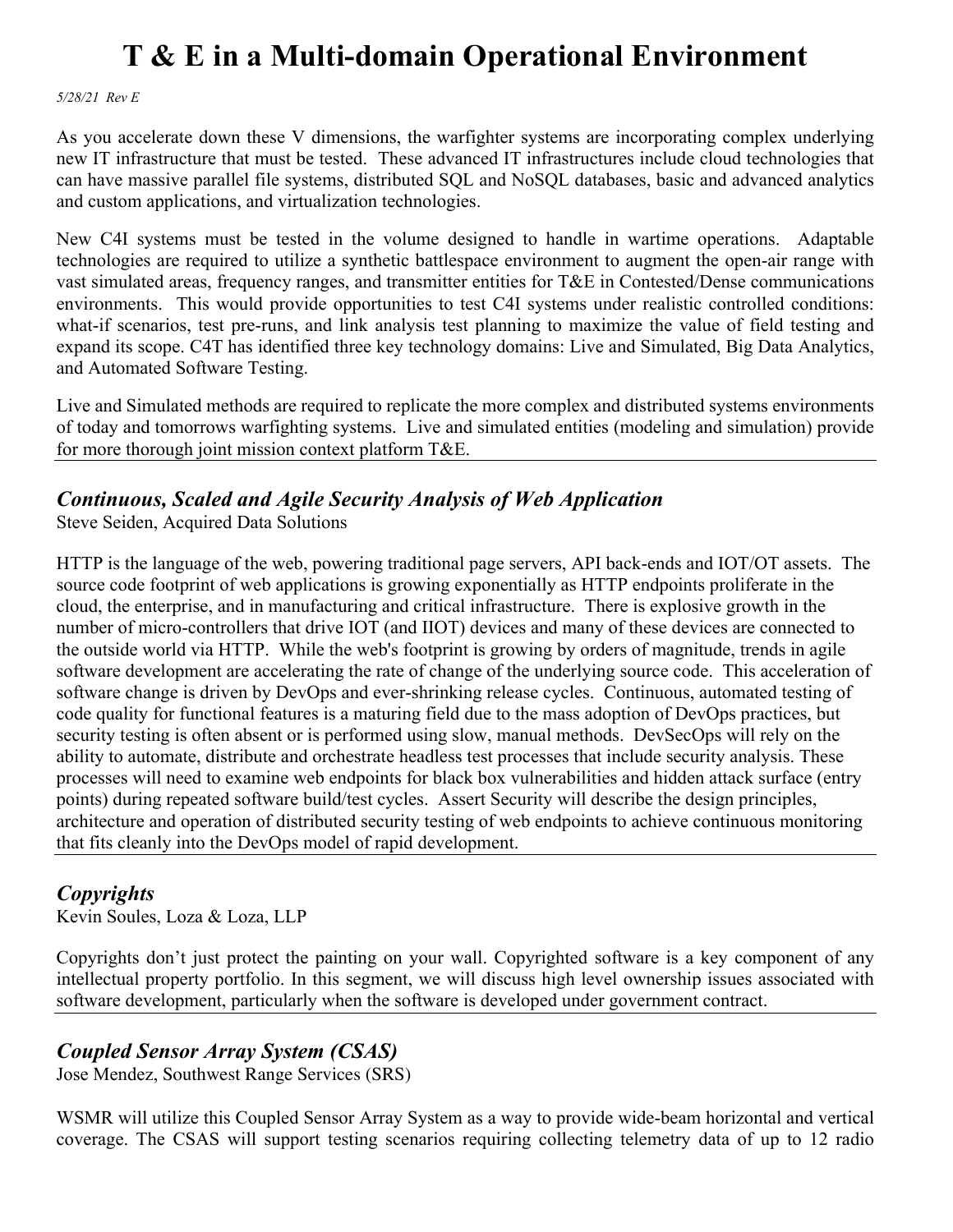*5/28/21 Rev E*

frequencies from multiple objects simultaneously. The CSAS will accomplish this by utilizing a combination of eight horn antennas, signal-to-noise-ratio (SNR) polling Sensor and three quad data receivers.

All equipment has been be carefully selected through test and analysis to provide the required horizontal and vertical coverage and data process. The SNR polling sensor is the brains of the coupled sensor array solution responsible for processing all of the antenna RF inputs and selecting and routing the highest RF (SNR) value from each of the designated mission frequencies (a minimum of 12 frequencies) to the appropriate telemetry receiver.

#### *Deep Learning for Verification of Electronic Warfare Techniques*

Caleb Story & Jerrik Waugh, Physical Science Laboratory, New Mexico State University

Testing and evaluation of air defense radar systems is imperative to maintain battlefield superiority. Part the of the T&E process is testing the radar against validated electronic attack threat techniques. T&E electronic attack (EA) threat developers are responsible for creating threat representative systems capable of exposing allied systems to EA threats that would be seen on the battlefield. The techniques and waveforms to be used are verified and validated by a validating authority prior to the threat system being utilized in the test to ensure the systems under test are being evaluated accurately and correctly.

Once the systems are in flight, operation typically comes down to the pilot activating certain modes on the EA system at specific times or locations for repeatable expose of the SUT to the specific EA technique. The issues become, at this point, whether the EA system was working as it was supposed to or did something fail in flight. Employment of an electronic attack technique verification system based on deep learning models can help to minimize the uncertainty of the proper operation of the EA system.

Employment of deep learning models in an EA system can be challenging due, in part, to the vast amounts of data needed to train the model(s). The probability of an EA system encountering a sensor using signals unknown to the model is high and can inhibit system efficacy. The approach we are undertaking to use the capabilities of deep learning models avoids a portion of this issue as we are using them to verify the output of EA system based on known modes of operation that are trained ahead of the test event.

As developers of the T&E EA threat system, the techniques to be employed in the test are known ahead of time and can be used to create and collect the data necessary to be used for model training and validation. Once the model is trained, it can then be employed in the high performance data collection system used specifically for EA verification to identify when and where the EA technique was enabled and for how long it was in use. The future of deep learning in the verification of EA techniques is rife with opportunity to improve testing methodology and improve allied system performance and survivability.

### *Design for Six Sigma*

Mark Kiemele, PhD, Air Academy Associates

Design for Six Sigma (DFSS) is the natural evolutionary next step beyond Lean Six Sigma. Once the design of a product is finalized and in the hands of the customer, the amount of improvement that can be achieved at reasonable cost is limited. Witness the tire fiasco with Ford, the key debacle with GM, or the air bag disaster with Takata. The purpose of DFSS is to move improvement into the earlier stages of a product's or process's life cycle when design changes are less costly. Have you ever heard of "shift left?" Well, DFSS has been doing that for well over two decades now. But DFSS will require higher-powered tools such as Monte Carlo Simulation and Robust Design. While LSS is good for products and processes that already exist, DFSS is better at designing new products or redesigning existing products or processes that need performance improvement. This tutorial will discuss the what and why of DFSS and provide a roadmap or methodology that is different than DMAIC for generating design improvement very early in the life cycle.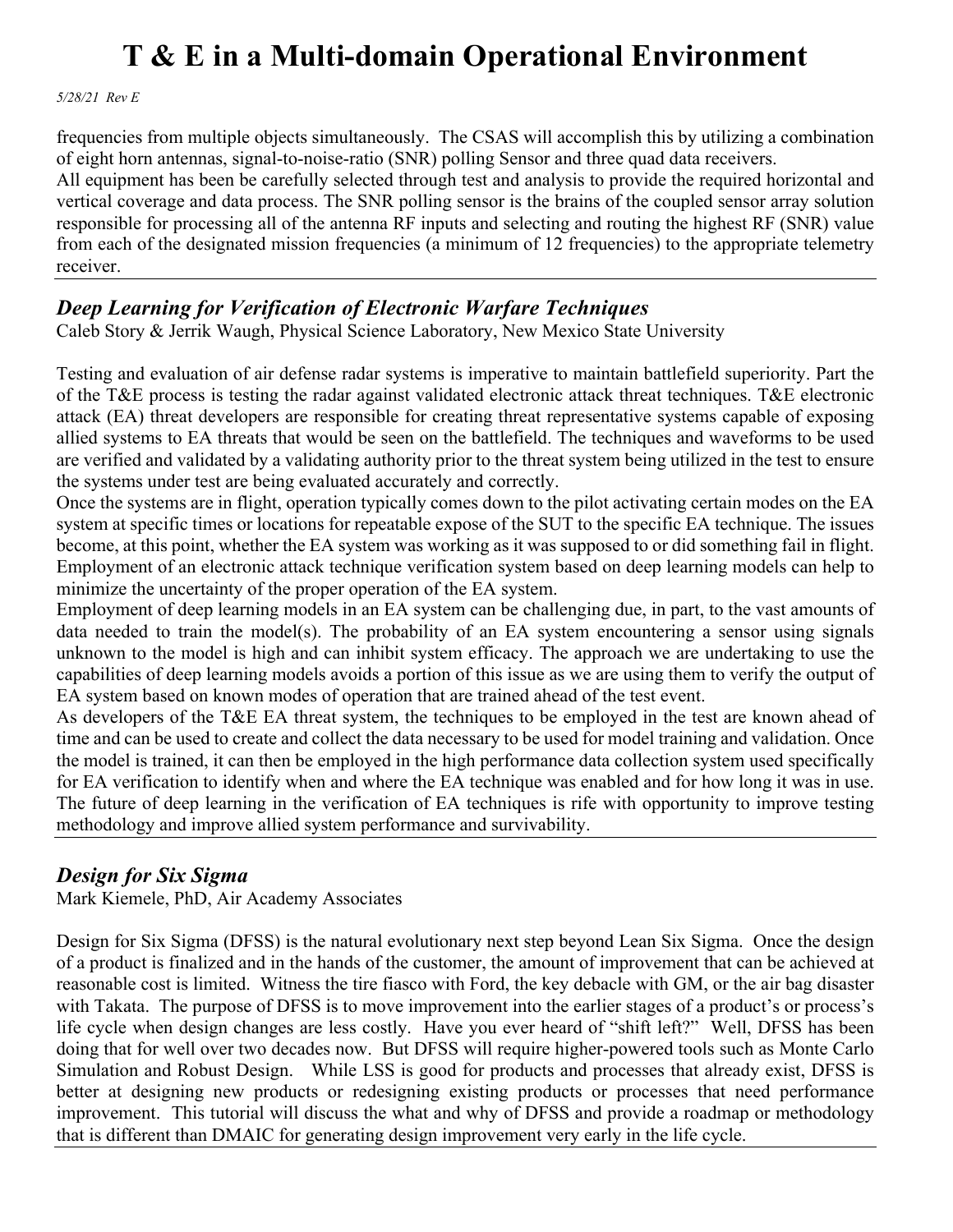*5/28/21 Rev E*

#### *Development and Testing of Navy Torpedoes in a Full Fidelity Simulated Undersea Environment*

Carlos Godoy, Kenneth Sanchez, Kent Pickett, Kathy Smith, NAVAIR

The Technology Resource Management Center (TRMC) support for improving the Modeling and Simulation (M&S) capabilities for undersea systems has been significant for the development and improvement of the Environment Centric Weapons Analysis Facility (EC WAF) simulation and its use to support operational test for future weapon systems and countermeasures. The capability has been recognized by OPNAV N97, N96 and N94 as an advanced underwater sonar simulation in the Navy.

The ECWAF is a real time hardware in the loop torpedo simulation used throughout a torpedo lifecycle (from early development through operational testing (OT) and capability upgrades). This hardware in the loop, real time requirement imposes the most demanding M&S requirements. The resulting M&S technology development and capabilities have not only provided the Navy with the most advanced sonar stimulation environment but also established the ECWAF as the resource for Test and Evaluation of many other Navy undersea programs.

This brief will summarize new and critical technology developments that the ECWAF brings to bear during both development and operational testing of the Navy's new torpedo systems. Major T&E capabilities to be showcased include:

- A. Development of WARP a range dependent propagation model that enabled the ECWAF to address range dependent bathymetry and bottom composition propagation conditions. With WARP, the ECWAF has a capability making it the Navy's only a simulation valid for operations in shallow and deep waters.
- B. Enhancements of the Navy's Comprehensive Acoustic Sonar Simulation to support the development and validation of the ECWAF and its enhancements have produced a simulation based on narrow band assumptions. This technology supports the development of fully broadband systems, like the new MK 48 MOD 8 weapon and their related signal processing. The technologies and capabilities have developed into a fully Broad Band Capability in the ECWAF.
- C. The Virtual Commander capability was developed to provide a target in a simulation with the ability to autonomously evade an attacking torpedo based only on exploiting the environmental acoustic conditions and the capabilities of the target submarine under attack. This Artificial Intelligence (AI) technology was funded under the FAST GRAB program and now is integrated in the ECWAF simulation and will be used to evaluate the actual potential performance of our torpedoes. This new capability addressed a fundamental shortfall in the M&S technology supporting operational testing.
- D. Development of the Navy's only ray based 3D acoustic propagation model; Qprime. This new capability demonstrated by integrating Qprime in the Comprehensive Acoustic System Simulation (CASS) represents a critical capability needed for any sonar operations in very shallow waters like new torpedoes and Unmanned Underwater vehicles (UUV's).

The real time simulation capabilities of the ECWAF are currently being used to both develop and test a wide range of underwater weapons. This presentation will summarize the key technologies that support this development.

*Directed Energy Weapon Test & Evaluation in a Relevant Multi-Domain Operational*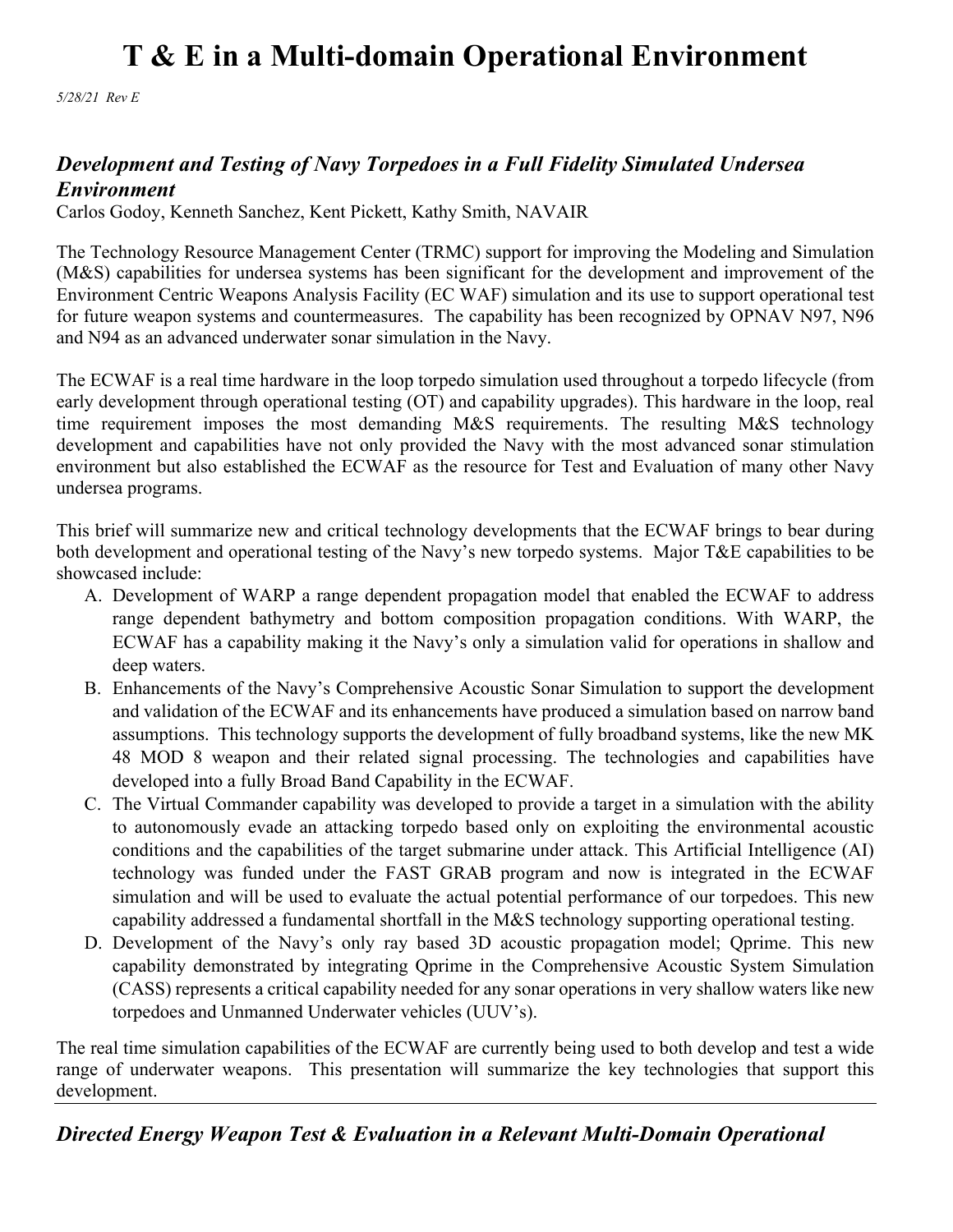*5/28/21 Rev E*

#### *Environment*

Nathaniel C. Charles, Francis Check & Stephen Lenart, TRAX International

Test and Evaluation (T&E) of Directed Energy Weapons (DEW), both High Energy Lasers (HEL) and High Power Microwaves (HPM), is critical to the successful transition DEWs to the US military forces for use in Multi-Domain Operational environments. Currently, the U.S. lacks a comprehensive test bed capability that supports the full spectrum of developmental and operational T&E of DEWs in a relevant operational environment at realistic distances and engagement geometries. Test capabilities at a variety of range distances must include telemetry, tracking, data acquisition, appropriate sensors, continuous command and control, and instrumentation that provide an appropriate level of security within a fiscally constrained environment. Due to the extremely high cost and long lead-times for near-term completion of MILCON projects that can realize a persistent DE testbed, solutions that can provide interim Limited Operational Capabilities (LOC) have gained support from White Sand Missile Range (WSMR), Army Test and Evaluation Command (ATEC) and garnered congressional plus-up in the FY21 National Defense Authorization Act. This approach supports DE capability enhancements for T&E requirements of emerging U.S. HEL and HPM systems. This presentation evaluates principals of the Multi-Domain Operational environment and explores the benefits, constraints, and limitations of DE capability enhancements at WSMR required for distributed testing. Included in the recommended solution will be LOC capability enhancements capable of addressing the complexity and variety of DE testing needs.

### *Dual-Purpose ISR Analytics Exploitation for Offensive/Defensive Multi-Domain Operations*

Gert Berthold & Kevin "Cuz" Cousin, PhD, Cova Strategies, LLC.

A Composable Embedded Software (CES) environment can be formed for the rapid insertion of new capabilities into existing platforms by employing a hive-like computing environment, flexible and adaptive sensor packages with swarm-based collection, SWaP-C (optimized Size, Weight, Power, and Cost) processing applied across multi-domain platforms, and inline analytics for real-time information fusion. Commands and forward operators can compose software processing chains for missions, then monitor and adapt them, on the fly, in response to changing or unexpected operational mission requirements, environmental states, situations and detected anomalies. CES allows for the leveraging of each platform's suited capabilities, simultaneously coordinated, and dynamically utilized through distributed sidecar technology and event-driven Artificial Intelligence (AI)/Machine Learning (ML) automation. Not only can CES concepts reduce the costs and time (to days and hours) of fielding of multi-domain sensor platforms and new capabilities, but it also provides a virtual, composable, integration and delivery framework of real-time services and analytics suitable to supporting distributed, adaptive sensor-to-shooter or data-to-decision solutions.

CES creates a new paradigm of mission composability, multi-modal, multi-platform sensor access and analytics fusion by embracing and enhancing the native capability of existing mobility platforms. Through swarm-like integration and the passage of data, processing, and state within, between and spanning respective mobility SWaP-C compute nodes. it is possible to increase the usability, capability, and performance of individual sensors into a composable integrated sensor architecture. This sensor architecture feeds a composable, event-driven analytics framework that fuses sensor, observation, and interim analytics results to generate continuous Situational Awareness (SA) and insights, entity & activity behavior characterization, threat, attack and system failure prediction, conditions and anomaly detection, and automated analytics-driven response recommendations for operators and commanders to visualize, assess and act upon. Response actions can range from human planning; the maneuvering/assigning/ reassigning of resources, equipment, weapon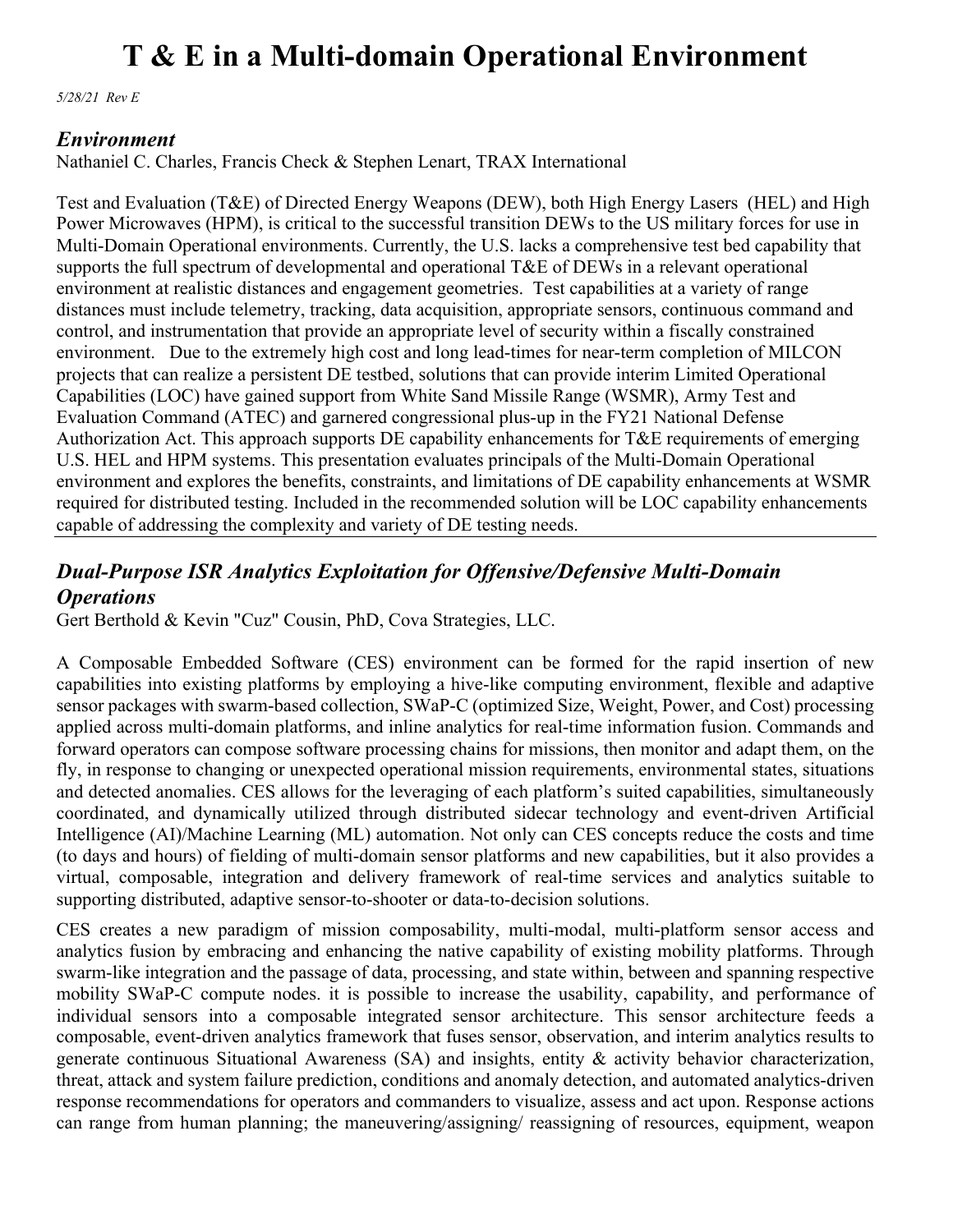*5/28/21 Rev E*

systems, forces and other assets through existing Command and Control (C2) systems; to human- and automated Observe, Orient, Decide and Act (OODA) loop courses of action (COAs) to enable preventative offensive measures and pre-emptively eliminate/neutralize identified threats, attacks and system failures. Using a digital twin concept, this can be applied operationally, in modeling and simulation, in training, and in the exploration of new offensive/defensive methods and approaches applied across observation zones.

To highlight CES capabilities, a dual-purpose demonstration mission of continuous foveated SA – across multiple observation zones - for blue and read team force protection has been developed. Manned and unmanned platforms (airframes, drones, terrestrial vehicles, and small units) provide continuous ISR sensor coverage of observation points, wherein drones, ground sensors and small units provide a picket line of continuous imaging, motion detection and signatures and analytics providing inline virtual data streams derived from all platforms, for the identification and classification of entities and behaviors and possible event and anomaly detection in the Area of Operation (AO). Composed sensor, observation, and analytics fusion generates real-time decluttered SA, entity/group and behavior tracking, sensor coverage gap notification, threat and attack prediction, conditions/anomaly identification & alerting; and the subsequent triggering of adaptive human-in-the-loop and automated responsive actions.

### *Employing a CLONE to Enhance JADC2 Testing*

CAPT Jeff Hoyle (USN, Retired), Rajive Bagrodia, PhD, Jeff Weaver, PhD & Lloyd Wihl, Scalable Networks Technologies

This paper describes the incorporation of high fidelity, physics-based network digital twins into a JADC2 Comprehensive Live-Virtual-Constructive (LVC) Operational Network Environment (CLONE). The JADC2 CLONE will provide a fully representative live-virtual-constructive emulation of the communication network together with its operating environment and the application traffic carried by it. Such a CLONE can be used to enhance the planning and insights gained from wargames, operational analyses, and test and evaluation events in a low-cost and zero-risk environment. In order to do so effectively, the JADC2 CLONE must have sufficient fidelity to accurately reflect the network dynamics due to the interplay between the communication protocol and topology, application traffic, the physical environment, and cyber attacks, thus appropriately differentiating between cyber attacks that are a mere annoyance and those that have the potential to disrupt the mission timeline.

In this paper we analyze the critical needs for incorporating network digital twins into JADC2 simulations, prototyping, experimentation, test and evaluation while elaborating the key characteristics of a JADC2 CLONE:

- Integration of cyber/electronic warfare and kinetic domains, without modification
- Integration with both IP and non-IP communications (e.g., 1553 bus)
- Access to wireless and tactical waveforms and their specific capabilities, limitations and vulnerabilities
- Extensible attack library against network, connected weapon and C2 subsystems
- Assessments of command and staff to modify and complete operations while under cyber attacks as well as for network defenders to detect and react to such threats

In addition to analyzing and elaborating on these characteristics, this paper will also provide a use-case of a JADC2 CLONE mission simulation using Navy Distributed Maritime Operations (DMO) and Marine Corps Expeditionary Advanced Base Operations (EABO) as illustrative examples.

### *Function Level ROP Gadget Survival Using Compiler-Based Software Diversification*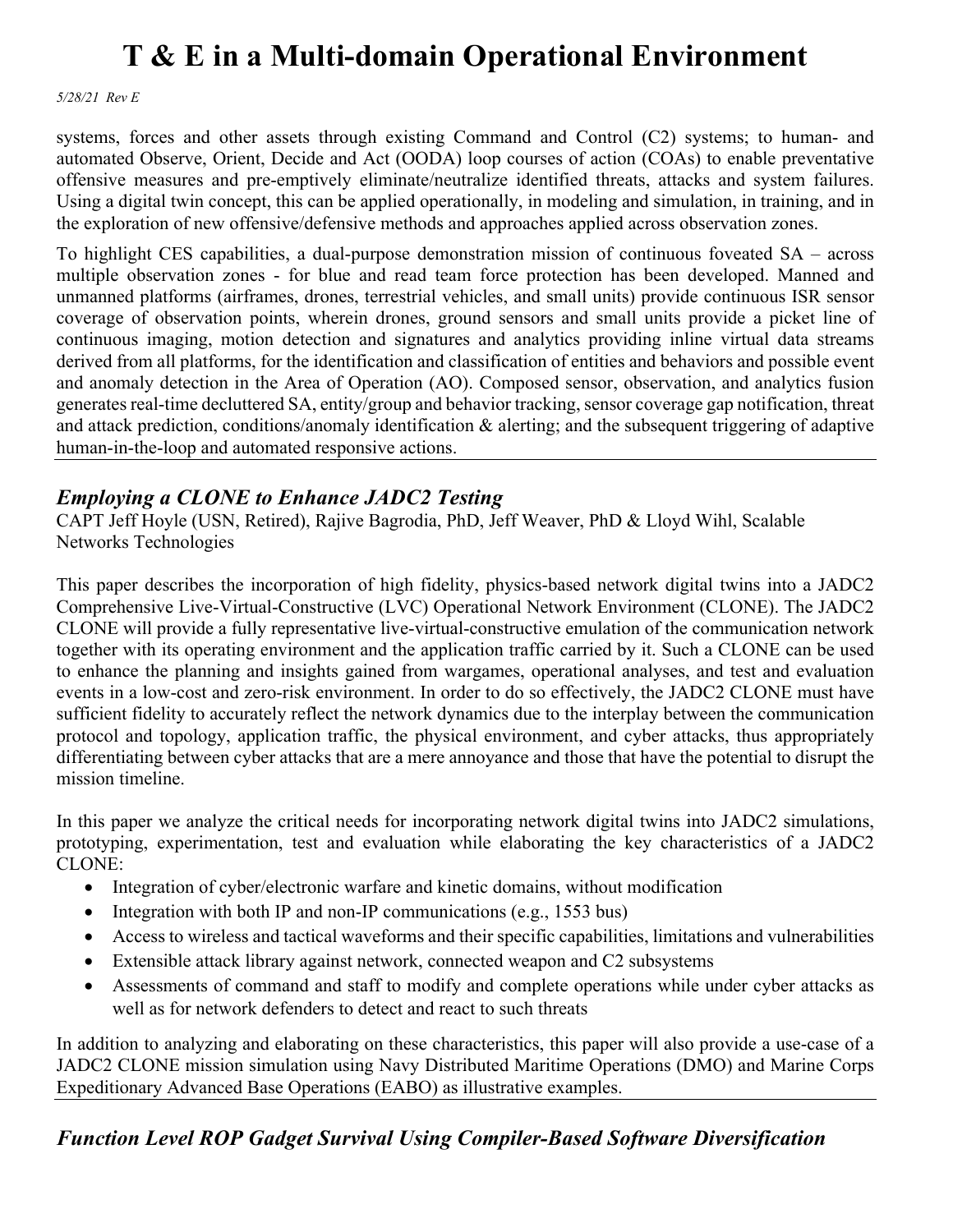*5/28/21 Rev E*

David Reyes, UTEP

Modern cybersecurity mitigation techniques have made it harder for attackers to successfully execute malicious code from what is commonly known as a buffer-overflow attack. As a result, attackers have turned to Return Oriented Programming (ROP) to achieve arbitrary code execution. This attack method strings together snippets of codes that belong to the legitimate binary, ROP gadgets, to achieve malicious behavior. Because these ROP gadgets are normally located in static locations within a binary, attackers can easily re-use their exploit code across all systems running the binary. This is known as a write-once, use-everywhere exploit. To address this issue, software diversification, a technique that modifies the instructions in binaries, while maintaining their semantic behaviors, is used as a countermeasure. While previous work has shown general success, there is a lack of research that measures and is able to predict the impact and effectiveness of specific diversification techniques on specific types of binaries. In our work, we are studying the relationship between the number of functions in a compiled binary and the number of gadgets that survive even after diversification. We also look at how different diversification techniques affect the measure of survivability.

#### *How Agile Acquisition supports Continuous Processes Evaluation*

Robin Poston, PhD, University of Memphis

T&E in support of Agile software acquisition brings flexibility, sustainability, and responsiveness to change. All this means the Agile approach is well suited with built in process mechanisms to ensure a focus on continuous improvement. While Agile approaches follow technical practices such as test-driven development (TDD), pair programming, and continuous integration (CI), it also utilizes management practices such as work assigned to iterative sprints, constant communications, and continuous integration activities. Especially important when following Agile approaches are utilizing the concepts of self-managing teams and retrospectives, where the questions are often asked, "How do you do things better?"

Self-managing teams constantly communicate and help each other solve problems, including routine retrospective meetings where everyone on the team comes together to ask: "How are we doing?", "How can we do better?" To be successful, retrospective meetings need a facilitator to keep the focus positive and productive. Here are some helpful thoughts:

- The retrospective should take place outside the work room—in a neutral location
- Everyone should have an equal voice and feel comfortable contributing
- An approach should be planned but put aside if the team needs to go another direction
- facilitator should experiment with an open discussion, game-like approach to sharing, anonymous sharing, or structured analysis of work progress—this is about what works best for the team to share.

### *HPM Sensor on Instrumented sUAS Update*

Mark Henderson, BlueHalo

Aegis Technologies is developing a system that uses a shielded narrow-band receiver HPM sensor module which is integrated on a Group 1 and Group 2 small Unmanned Air System (sUAS) platform to measure radiated radio frequency (RF) energy in an open-air range environment. The sUAS has been hardened to survive RF attacks and has successfully flown through multiple HPM weapon system engagements. The TRL for this system is 5/6. The briefing will provide an update from early developmental efforts, actual field mapping during the MFIX 2020 exercise and calibration/survivability testing at the Survivability,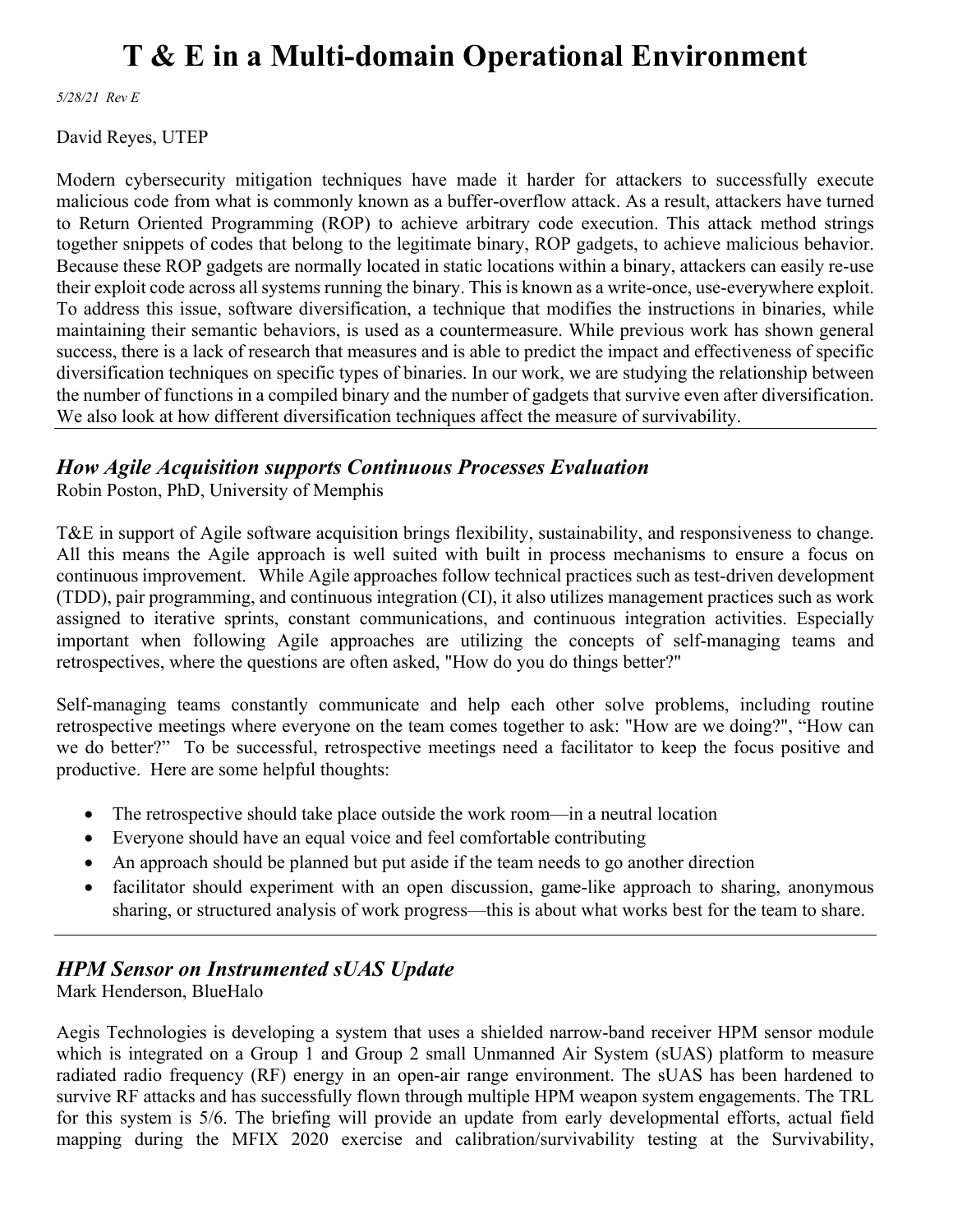*5/28/21 Rev E*

Vulnerability Assessment Directorate (SVAD) located at the White Sands Missile Range (WSMR) in New Mexico, and developments in Command and Control (C2) technology.

### *Hot Fire Test in a Reaction Control Engine and Throttleable Engine*

Omar Vasquez, UTEP

To perform a hot fire test in RCE, Reaction Control Engine, several conditions have to be met and a procedure has to be followed. The engine trailer and the server trailer, which controls the electric hardware and gives the data to the software used to control the test, have to be located at a spot designated especially to place the engine trailer in test day. At the correct positions, cable harnesses connecting the electronic hardware in the engine trailer to the server trailer have to be connected in the designated ports and electronic hardware connections. Once the engine trailer is connected to the server trailer communication between the computer with the software controlling electronic hardware in the engine trailer and electronic hardware in the engine has to be ensured. Once the instrumentation is connected and running according to the code and procedure, the propellants have to be connected and pressurized to the pressure needed to deliver the propellant to the engine. For the case of methane, methane is acquired in the gas state, liquefaction of it has to take part along with the pressurization process of oxygen, which is acquired in the liquid state. Condensation of methane is achieved inside a tank in which liquid nitrogen is running through a coil inside the tank. The liquid nitrogen at very low temperatures take the heat from gaseous methane, making the condensation possible. This process takes couple hours, other activities such as connecting oxygen delivery lines and pressurization of liquid oxygen contained can be done in parallel. Once the amount of methane needed is condensed and the oxygen container is pressurized the engine is ready to be fired. The 500 lbf engine is similar to set up as RCE. The engine has to be taken out to the designated location in the testing facility. For this engine there is a propellant tank trailer that stores the oxygen, methane and pressurizing nitrogen tanks. Connection between the electronic hardware in the propellant trailer and in the engine trailer and the software in the control computer has to be ensured. Once the proper connection is achieved and the instrumentation responds to the controls the tanks are ready to be pressurized, connected and to be delivered to the engine to complete the hot fire test. The electronic hardware is controlled through a server trailer, in which there are two servers serving different purposes. One server receives all the data, in voltage, and converts it to digital data that can be converted and displayed in the form of temperature and pressure readings in the control computer by the software, which for this case is LabVIEW in which a code was written and adapted to display the pressure and temperature readings and control electronic valves. The second server receives the signal from the software in the control computer and sends it to the electronic hardware making it possible to give controls to electronic valves.

### *Infrastructure as Code*

Will Lester, Nextech Solutions

Infrastructure as code (IaC) is a programmatic approach to maintaining the configuration of infrastructure. Hardware modularity is essential to the required mobility of near peer conflicts, and IaC is, in our view, the only sustainable way to manage the configuration of increasingly complex hardware at the edge. Our overview will give attendees a basic understanding of IaC concepts and software solutions coming from the commercial sector, and some success stories of where it has been deployed in the government sector. We will discuss the implications of IaC and automation on personnel utilization, security, and agility to the fighting force.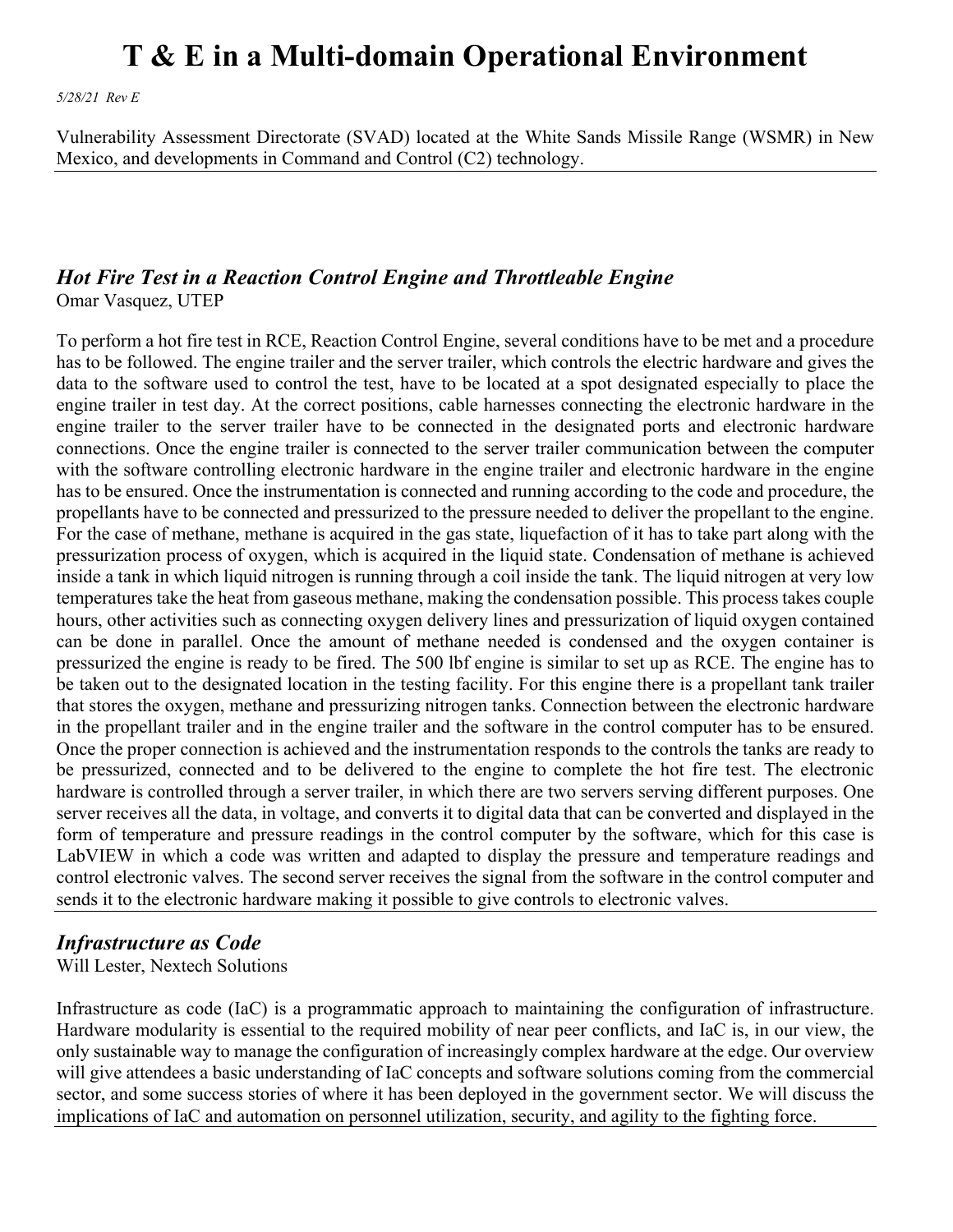*5/28/21 Rev E*

#### *Lean Six Sigma*

Mark Kiemele, PhD, Air Academy Associates

Lean Six Sigma (LSS) means different things to different folks, but in its most general definition, it is a framework for continuous process (or product) improvement (CPI). This tutorial will provide a little history as well as delve into the what and why of LSS and explain why the synergy of Lean and Six Sigma is greater than the sum of its parts alone. It will also explore the basic problem-solving methodology that is used within LSS to deliver improvement. This is called the Define, Measure, Analyze, Improve, and Control (DMAIC) methodology or roadmap. It provides a simple building block approach to solving problems and improving processes. We will identify some of the most useful tools that are used within the DMAIC approach to problem solving and compare DMAIC to other CPI approaches such as PDCA (Plan, Do, Check, Act). We will also discuss why LSS is a boon for some organizations, yet a bane for others. No matter what your current perspective of LSS is, this session should provide additional insight.

### *Leveraging the CIPP Model to Achieve CPI in T&E and other DoD Applications*

Joe Stufflebeam, PhD, TRAX International

The CIPP evaluation model is firmly entrenched as a valuable tool for measuring organizational and project performance within certain sectors of the Government and various educational organizations. An extension of the model to meet organizational CPI, specifically within the T&E community, is presented. The model is harmonious with other quality driven approaches, such as LSS, Agile, ISO 9001, etc. and is rooted in sound feedforward/feedback control and systems theory. The model is directly applied with a DMAIC driven approach and is malleable to meet various types of organizational needs and is tailorable to the TRL of the work being performed. Specifically, an example is shown that correlates directly with a generalized MRTFB "mission execution process" and demonstrates how the current UDS process can be updated and extended to achieve more comprehensive results. The model is very generalized and directly applicable to other processes such as the ISR driven TCPED and PCPAD processes, LVC distributed testing exercises, and S&T and CTEIP type T&E development processes.

### *Monetization Strategies for Federally Funded Innovations*

Kevin Soules, Loza & Loza, LLP

The Bayh-Dole Act creates a unique monetization strategy for privately developed innovation funded with government contracts. In this segment we will discuss strategies for monetizing encumbered intellectual property.

### *Multi-Tethered BackHaul System (MTBS)*

Kris Nagga, Nextech Solutions

The Multi-Tethered BackHaul System (MTBS) combines modern technology trends and sought-after system traits to create new and useful communications systems using the latest micro tethered multi drone (MTMD) technologies to make small, inexpensive, and rapid-deploy antenna towers. The NTS ABL can be easily deployed as a high throughput, point to point communications link for distances up to 100 miles.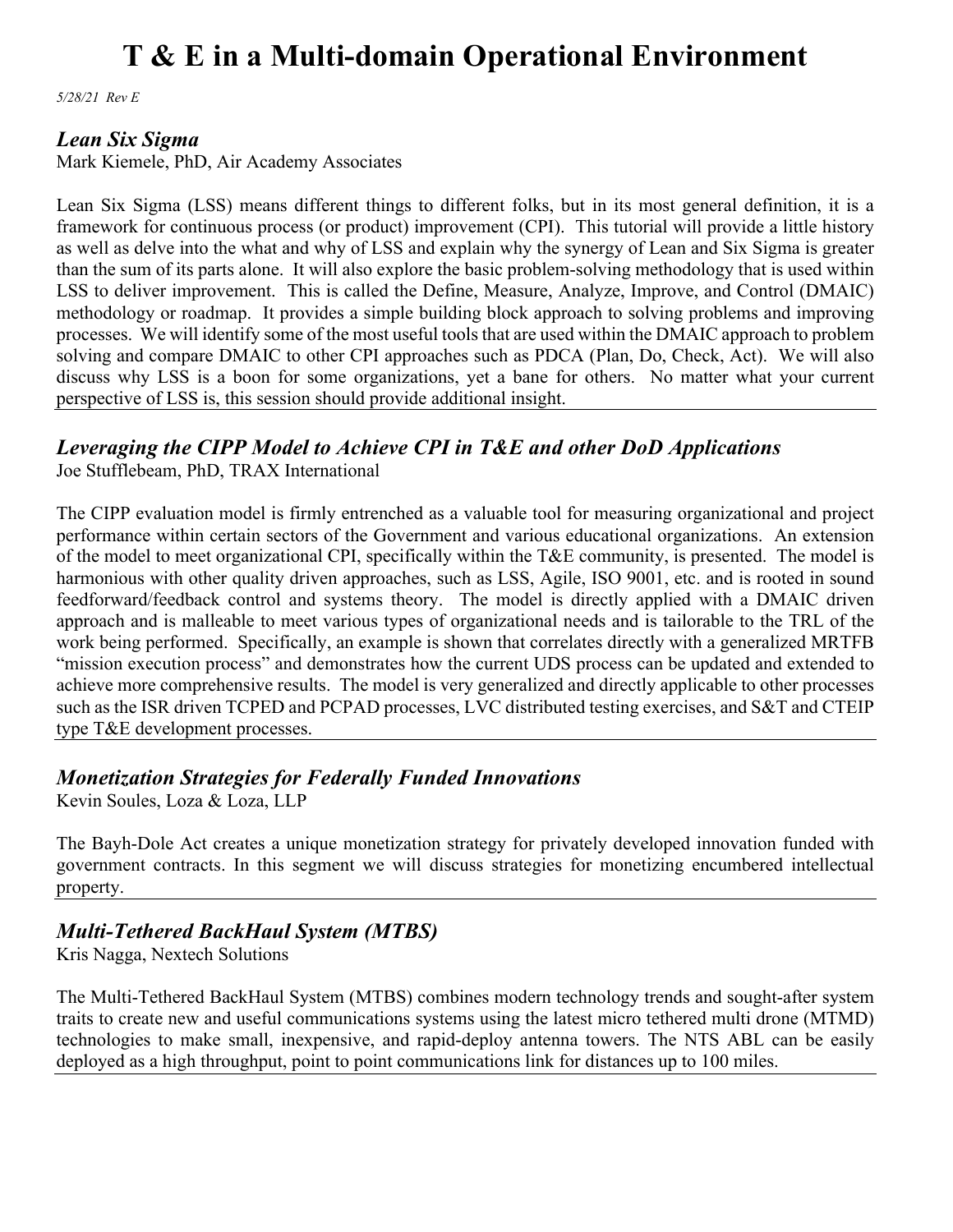*5/28/21 Rev E*

#### *New Methods/Products for Comprehensive Analysis of T&E Events; Big Data Analysis for T&E*

Kenneth Sanchez, Kathy Smith, Kent Pickett, & William Wolfe, NAVAIR

Analysts are often challenged to detect, track, and explain anomalous behavior that has occurred during a test event, as evidenced in the data collected. With the advent of more sophisticated range and onboard data collection systems, the amount of data available for analysis in typical test and evaluation exercises has reached, in many cases unmanageable proportions. Often, much of the test data is not analyzed, with analysts focusing only on that limited portion of the data supporting specific test objectives. T&E Needs exist for new artificial intelligence (AI) and machine Learning (ML) Big Data Analytic technologies to assess the vast amounts of T&E datasets from a given System Under Test. We will discuss three new AI/ML techniques being developed to revolutionize the way we evaluate data for T&E.

- 1) Development of advanced methods for multi-variant time series analysis. Large structured datasets of time series sensor systems are produced by many new military platforms. One of the Air Force's new air frames produce over 50K sensor reports for every second of flight time. The ability to look at these massive datasets, identifying trends in well behaved data and focusing on data outside these norms is needed. AI/ML Big Data analysis techniques have been used in the commercial sector looking at financial market data for many years. However, the conversion of these techniques to DOD applications is new and will be explored in this section. Specifically, new T&E technologies will be developed to automatically identify abnormalities, perform causality analytics, prediction of equipment function and failure, and pattern recognition in datasets 1 terabyte or larger.
- 2) Development of advanced techniques for audio, video, and imagery. Large unstructured audio, video, and imagery datasets are often collected at the ranges during T&E of new military platforms. Unfortunately, these data streams, while time stamped, are often difficult to correlate because of the different "views" of the recording systems. Further because of "data noise" resulting from the collection procedures, the data collected is often not clearly defined. New T&E technologies will be developed utilizing AI/ML techniques to help with the clarity, efficacy, and correlation of unstructured data types resulting in reportable analytics.
- 3) Development of advanced visualization techniques for big data sets. When dealing with large datasets (1 terabyte or larger) displays of common statistical measures often mask critical interactions and anomalies. These data anomalies while hidden by, means, variances and outlier analysis often point to critical conditions leading to system failures. New T&E technologies are needed to allow T&E Analysts to not only display standard performance metrics, but also to pinpoint anomalies in the dataset as a whole and will focus on AI/ML visualization techniques to help focus on "out of bounds" data interactions.

In summary, advanced technologies are needed to facilitate the timely and accurate extraction of actionable knowledge from massive amounts of structured and unstructured data generated during modern test events for C4I and SW Intensive Systems Test.

#### *Patents*

Kevin Soules, Loza & Loza, LLP

Patents are the mechanism by which our Constitution incentivizes technology development and innovation. The basic quid pro quo underlying the patent system is more complex when the government is funding that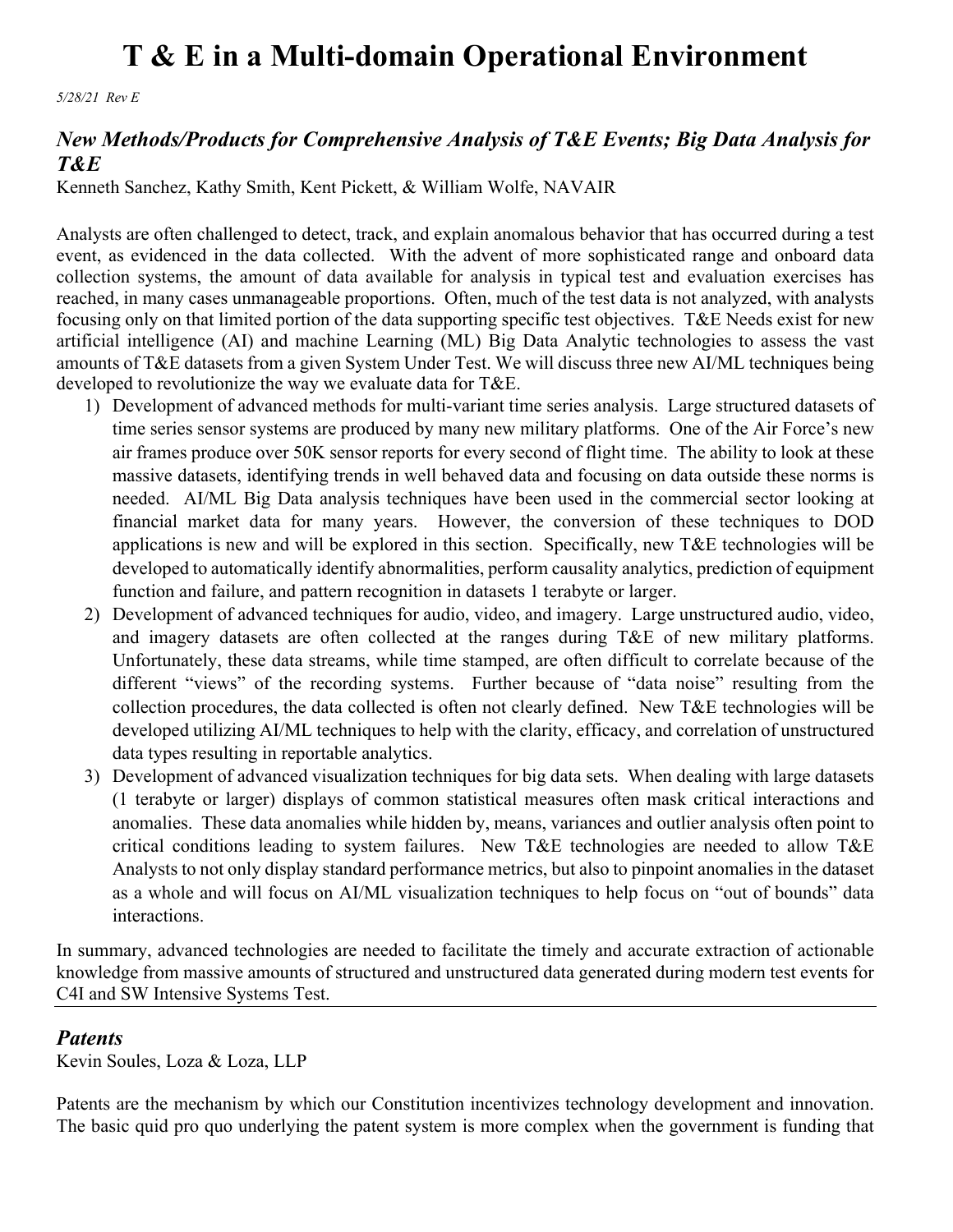*5/28/21 Rev E*

innovation. In this segment we will discuss the purpose and basic principles of patent law.

#### *Real-time Analytics Fusion for Continuous LRPF Offensive/Defensive Threat Assessment and Response*

Gert Berthold & Kevin "Cuz" Cousin, PhD Cova Strategies, LLC.

The development and integration of software capabilities for Long Range Precision Fires (LRPF) to integrate, assess, and derive pertinent information from an overwhelming stream of battlespace information provides a set of tools and methods for analyzing behaviors and conditions that can lead to preempting threats, attacks, system failures as well as strategically planning preventative offensive measures. Such capabilities would help develop plans and strategies for heading off potential attacks or incidents, as well as methods for pre-emptively eliminating/neutralizing them, mitigating their effects or maneuvering/assigning/re-assigning resources, equipment, weapon systems, forces, and other resources. These capabilities would provide insights into current operations (CUOPS) and/or future operations (FUOPS) that benefit the use of LRPF for tactical mission command and would integrate within the existing Command Post Computing Environment (CPCE) architecture to deliver advanced information sharing, situational awareness (SA), Command and Control (C2), and real-time collaboration technologies for expedient decision making and superior operational execution on the battlefield.

A LRPF Threat Assessment and Response prototype that addresses data and decision dominance is outlined. Key features include: Modular, Open Systems Architecture; Proven, scalable, multi-domain data and sensor data ingest; Composable inline Artificial Intelligence (AI)/Machine Learning (ML) analytics for SA, patterns of life generation, behavior prediction and anomaly detection; Multi-platform, distributed processing environment; and an Agile development approach compliant with the DoD Enterprise DevSecOps Initiative (DSOP) / PlatformOne. The prototype solution integrates high-Technology Readiness Level components (TRL8 and above) that execute composable, event-driven missions of ingest, fusion and inline sensor analytics for data and decision superiority. Compositions define software automation to collect and aggregate real-time sensor feeds and mission data - across the multitude of multi-modal structured, semi- and unstructured data sources, then organize, fuse, structure and automatically normalize streams of information to feed inline analytics that generate a Common Operating Picture (COP) for SA, behavior characterization, prediction and event/conditions detection and response. Sensor, observation, and intermediate analytic results are piped realtime into analytics for the continuous assessment and derivation of pertinent information, generation of insights, real-time flagging of alerts on conditions and anomalies, and prediction of threats, attacks, and system failures with confidence levels. Directly feeding Command Post Compute Environment (CPCE) systems, these results are visualized, assessed, and acted upon. Actions can range from human planning, the maneuvering/assigning/ reassigning of resources, equipment, weapon systems, forces and other assets through existing Command and Control (C2) systems, to human-in-the-loop automated Observe, Orient, Decide and Act (OODA) loop courses of action (COAs) to enable preventative offensive measures and pre-emptively eliminate/neutralize identified threats, attacks and system failures - operationally, in modeling and simulation, training and in the exploration of new offensive/defensive methods and approaches applied across observation zones.

#### *Remote Classified Operations*

Grant Senn, Southwest Range Services (SRS)

Classified mission support at the White Sands Missile Range utilizing remote sensors and platforms currently requires personnel to be on-site or, if the systems are controlled remotely, personnel must travel to and from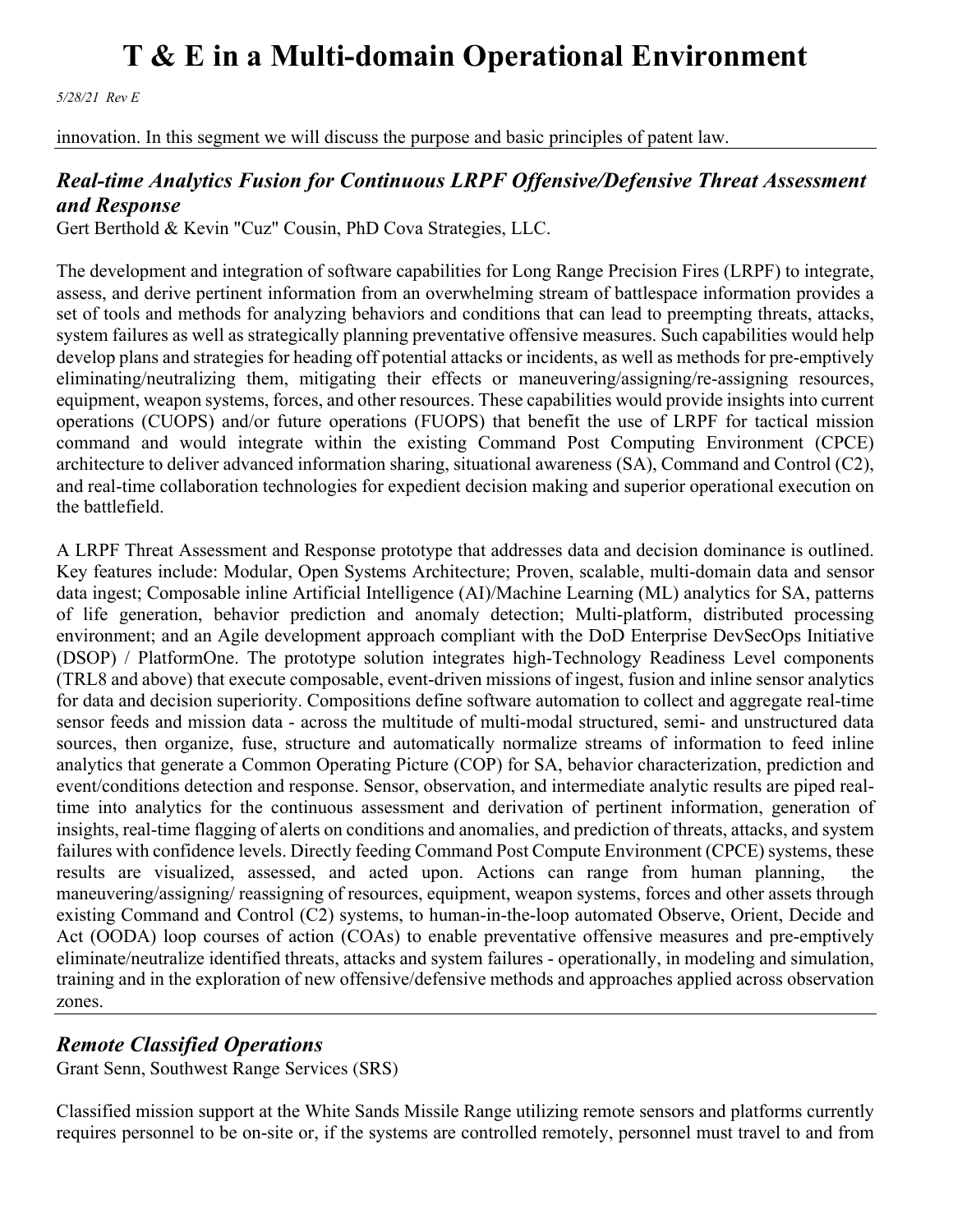*5/28/21 Rev E*

the sites both before and after the mission to manually install/retrieve classified media, power on/off systems and patch the classified systems through a dedicated Taclane/Network-Switch data path to ensure that only unclassified data "touches" the Test Support Network.

The Remote Classified Operations solution proposes an architecture for remotely powering, operating, switching and protecting classified devices eliminating the need for personnel to be on-site or travel to and from sites to configure data paths or retrieve classified materials. The hardware and physical safeguards built into the components prevent accidental spillage and tamper-sensitive controls are proposed to guard against unauthorized access.

### *Synthetic Data Generation to Enable T&E S&T for Big Data Analytics*

Kenneth Sanchez, Kathy Smith, & Kent Pickett, NAVAIR

Synthetic data generation is required to advance the use of Artificial Intelligence (AI) & Machine Learning (ML) techniques to evaluate warfighter acquisition systems. T&E datasets for warfighter acquisition systems are often classified and always tightly controlled avoid revealing capabilities to our adversaries. Therefore, the need for synthetic data generation is critical to development of the next generation of AI/ML test & evaluation capabilities. The goal of synthetic data generation is to produce sufficiently representative data for training artificial intelligence and machine learning algorithms -- including classification, regression, and clustering. These synthetic datasets must perform equally well when real-world data is processed through them as if they had been built with this test data. The C4T Test Technology Area is developing a synthetic data generator for creation of large multi-variant time series datasets. When creating synthetic data, the objective is to come out of the process with highly valuable, refined, and labeled data that can then be used to drive AI/ML projects.

The C4T Multi-Variant Time Series (MVTS) – Generator consists of three main areas: Battlespace Environment Generator, Structured Dataset Generator, and Unstructured Dataset Generator. For each synthetic dataset a T&E Needs operational use case is developed to define the analytic needs as well as an operational representation of the testing datasets. Using this Operational T&E Needs use case the synthetic data generation implementation can be developed.

The Battlespace Environment Generator – Original use of the Next Generation Threat Systems (NGTS) model is used to define the operational scenario that the system under test is operating within. Additionally, the Joint Semi-Automated Forces (JSAF) model can also be used.

The Structured Data Generator leverages the capabilities of the model output to develop the representative multi-variant time series datasets. Various automated methods are used to build in the variety needed to represent that actual test dataset.

The Unstructured Data Generator creates any required audio, video, or imagery datasets. These components are further explained for the starting synthetic data generation datasets supporting:

- T&E Analytics to Assess Air Platform Tactical Situation Displays (TSD). Post flight video review of complex displays such as a TSD are time consuming, and for complicated tests can be incomplete due to the significant amount of information being displayed. An algorithm that can identify and log symbols, and then compare them to truth data would focus the limited analysis capacity on the areas of most interest.
- T&E Analytics to Assess Platform Target Location Error. The current trend of aircraft systems is that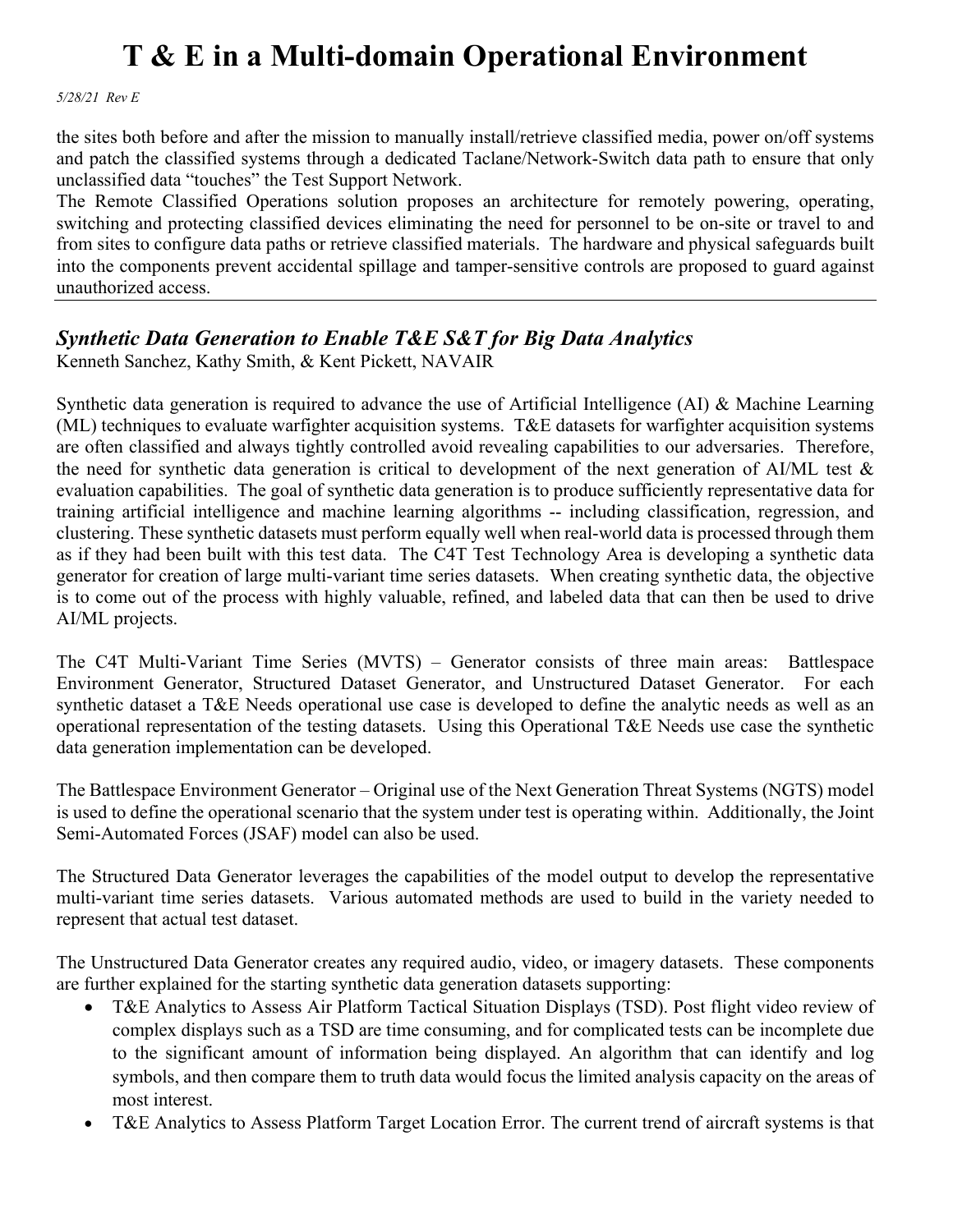*5/28/21 Rev E*

their lethality is highly dependent on the combination of interoperable datalinks, radios, and sensors. That combination, while potentially very lethal, produces non-decomposable results when aircraft are part of mixed-system force. Analyzing the combination of target location errors (TLE) shared across multiple platforms is a manpower intensive task.

In summary, advanced technologies to support synthetic data generation are needed to develop and advance the use of AI/ML techniques for evaluation of warfighter acquisition systems..

#### *The Bayh-Dole Act*

Cameron Smith, Texas Tech

This landmark legislation, enacted in 1980, defines the rights the government retains in intellectual property developed under government contract. In this segment, we will review key tenants of the Bayh-Dole Act and certain provisions contractors should be careful to address correctly.

#### *The Data Acquisition System for a 1 MW Combustor*

Md Mohieminul I. Khan, UTEP

The Data Acquisition System of a combustor is presented in this study. A 1 MW combustor was designed to house a burning environment up to 20 bar and 2500K. It is a modular structure with a 2m solid body. The instrumentation system is designed to flow different gasses into the combustor including methane. To control the fluids 22 heavy duty solenoid valves were used. It has several types of sensory instruments. Instruments include, pressure transducer, flow meters, thermocouples, and visual cameras. All the valves were controlled by a Field Programmable Gate Array (FPGA), featured in the compact Remote Input/Output (cRIO) chassis by National Instruments. The cRIO is one of the two major subsystems of the overall data acquisition system (DAQ). DAQ supplies power to the valves through relay switches. These switches operate based on the electronic signals generated by the cRIO and controlled by an operating software. The system is also designed to read and log data from all the sensors. A compact data acquisition system or compactDAQ (cDAQ) is used for that purpose. This cDAQ is the other subsystem of the overall DAQ. The cDAQ chassis is connected to the PC through ethernet and has three conditioned Input/Output modules which collect data of different forms. The sensors generate data as output voltage. A LabView code was written to calibrate and convert them into meaningful data. This code also incorporates the solenoid valve controlling section. Hence, the GUI made with LabVIEW is capable of reading, logging, and controlling all the instruments present in the system. The sensors send the output voltages to the DAQ through sensory wires. The voltage is then routed through the I/O module. The LabView code is then used to process the voltage and convert it into numerical data. The code is written on a built-in template of LabView named "Continuous Measurement and Logging". The cRIO and cDAQ is housed in two separate chassis and connected through ethernet. Since the combustion happens in an extreme environment, the separation of the two subsystems ensures safety and reduction of signal losses. The cRIO supplies high voltage to the solenoid valves hence it is located nearby the operator for prompt control. And the cDAQ receives small sensory voltages, so it is located near the combustor. Nearby acquisition system reduces wire length which in turn reduces signal losses. In this article the design and the implementation of the DAQ system will be described. The control program and GUI will also be presented and described. Instruments, sensors, valves and wiring used to build the set-up will be introduced and discussed as well.

### *Universal Beam Forming Technologies for Telemetry Application*